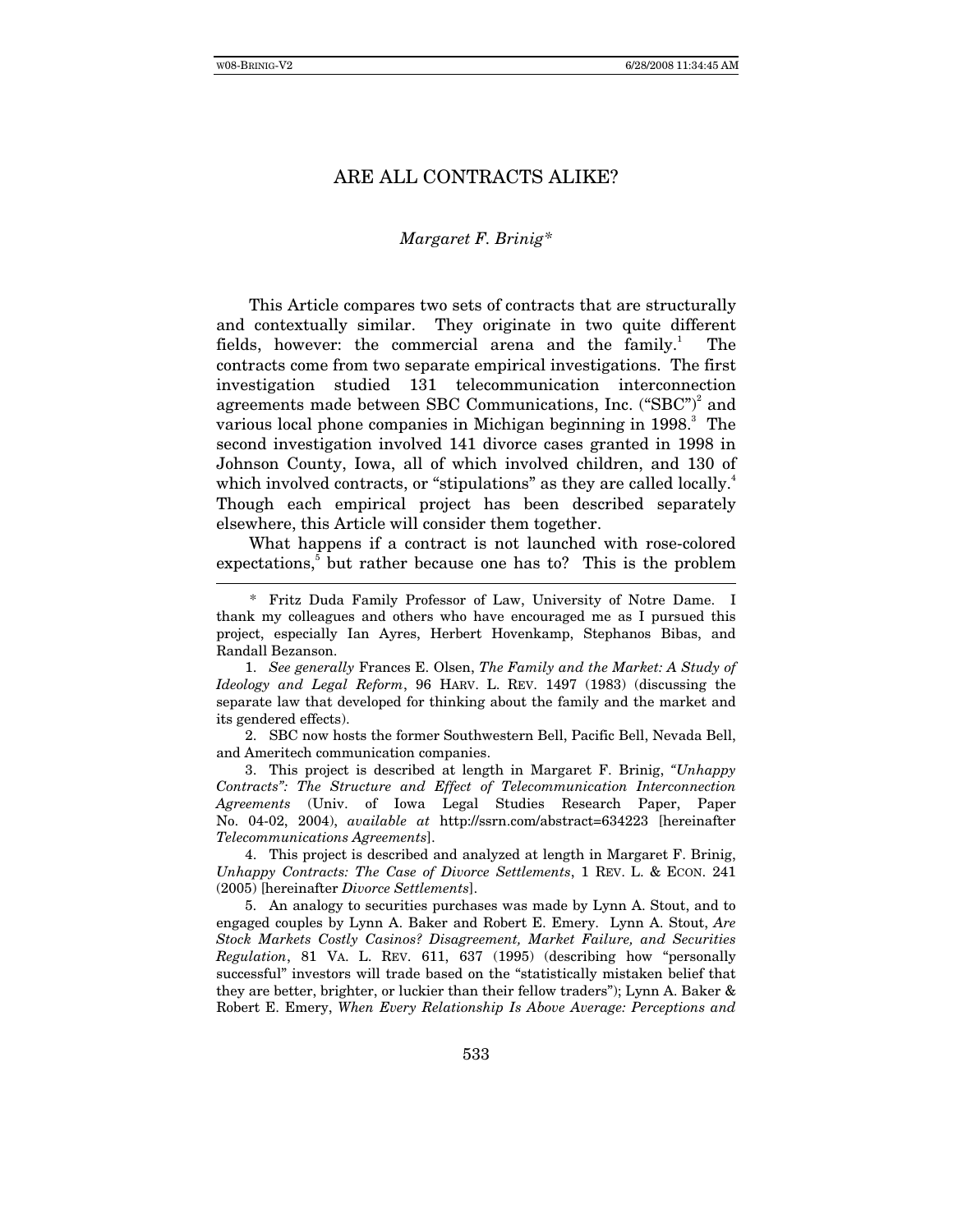## 534 *WAKE FOREST LAW REVIEW* [Vol. 43]

faced by incumbent and competing local phone companies who need to negotiate contracts under the Telecommunications Act of  $1996$ .<sup>6</sup> It is also the problem that divorcing couples face when they negotiate separation agreements. When the law forces parties to contract over an extended period and they are not both willing entrants into the new or reconfigured relationship, what characterizes the contracts? What makes some contracts successful?

The punch line of this Article is that the two sets of agreements are similar enough—and produce similar enough results—to be studied together. There is much we can learn about how to write long-term contracts when we see how clauses operate similarly and successfully—in two such different areas. However, skeptics are right when they decry attempts to draw perfect analogies between corporate affairs and marriages. In particular, the role of fault in dissolving marital partnerships overwhelmed other considerations that might have produced more successful contracts.<sup>7</sup> It remains to be seen whether it is the prior bad relationship (leading to the fault) that is responsible or just the emotional nature of these marital dissolutions.

The role of child custody, or what some have described as a public good or marital-specific investment, is another difference between the divorce settlements and the interconnection agreements. With dissolving families, what was jointly and completely shared by both parents (their time with, control and direction over, and enjoyment of children) changes to a pattern where one parent's role largely remains the same (the custodial parent) and the other parent's role converts to a qualitatively different, and frequently quantitatively much smaller, status. The presence of minor children (who economists would call third party externalities and who may or may not be third party beneficiaries in the legal sense) is what requires the majority of separation agreements to be long-term relational contracts, and therefore makes them similar to the telecom agreements. At the same time, then, the change from the preseparation parenting relationship and the complexities of trying to parent in the post-divorce reality make these contracts different and raise the stakes well beyond those typical of most commercial ventures.

The hypothesis that marriage contracts are different could be tested empirically by examining a different species of contract from

*Expectations of Divorce at the Time of Marriage*, 17 LAW & HUM. BEHAV. 439, 446 (1993) (describing how people about to be married "express thoroughly idealistic expectations about both the longevity of their own marriages and the consequences should they personally be divorced").

 <sup>6.</sup> *See* 47 U.S.C. §§ 251–52 (2000).

 <sup>7.</sup> *See Divorce Settlements*, *supra* note 4, at 260, 269 tbl.IX.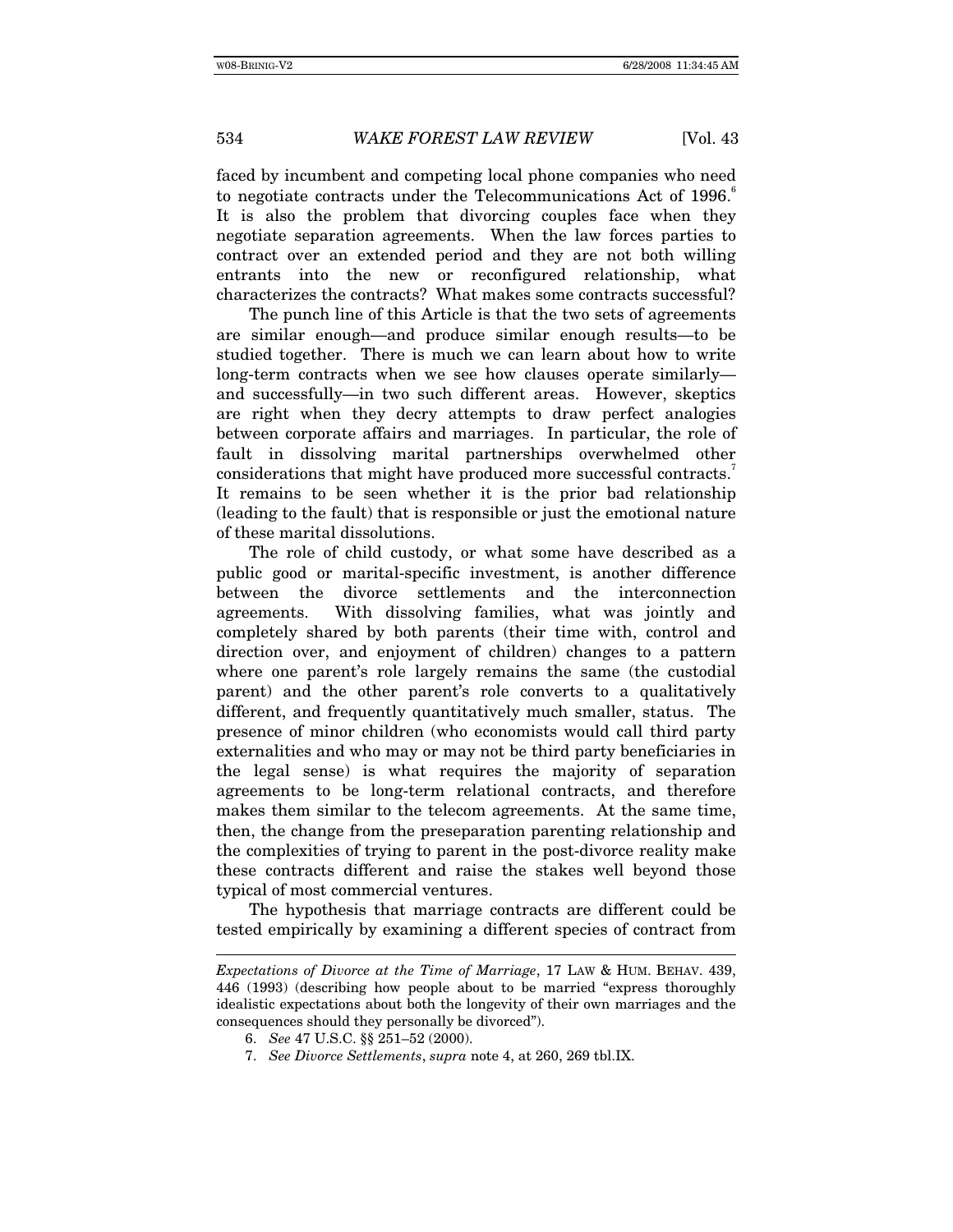the one studied here, such as a commercial agreement formed after the parties had been disputing rather than at the beginning of their business relationship. For example, a forced licensing of a patent after successful litigation by the firm not holding the patent might work, as might a long-term court-supervised order regulating competition by someone who has left a firm, such as a real estate or law firm. The answer to this interesting question will have to wait for another day.

Realizing, too, that many readers will not be familiar with both family law and complex commercial transactions, this Article will first lay out the major similarities and differences between the contracting environments and the agreements. The following sections will briefly discuss the legal and factual backgrounds of each area, and then will turn to detailed comparisons of the development of contract terms, the terms themselves, and the results they apparently cause. In each dimension in the Tables that follow, only the factors that turned out to be statistically significant are listed. For example, though hypothetically income and custody would have played significant power roles in the divorce stipulation, they did not.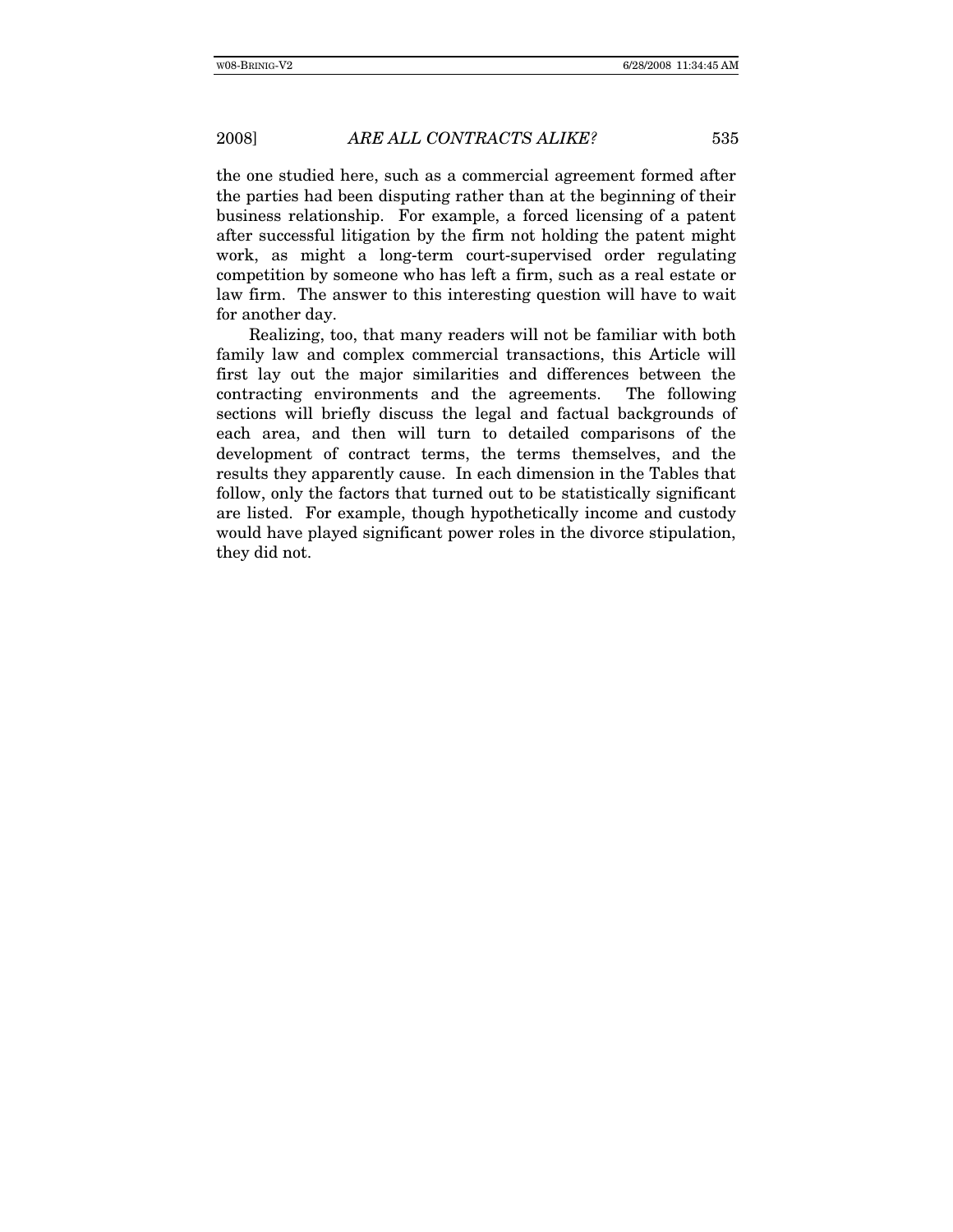### 536 *WAKE FOREST LAW REVIEW* [Vol. 43]

| <b>Factor of Interest</b> | <b>Telecom Agreements</b>                   | <b>Divorce Stipulations</b>                      |
|---------------------------|---------------------------------------------|--------------------------------------------------|
| Attitude of the           | SBC always reluctant;                       | Varies; Both spouses may                         |
| parties                   | CLECs always enthusiastic                   | be enthusiastic, one may, or                     |
|                           |                                             | both may write the                               |
|                           |                                             | stipulation with reluctance                      |
| Power dimensions          | Size and political power of                 | Experience of attorney,                          |
|                           | CLEC; Agreements are                        | fault, independent assets of                     |
|                           | usually, but not always,                    | spouse                                           |
|                           | one-sided, with the balance                 |                                                  |
|                           | towards SBC                                 |                                                  |
| Method of reaching        | Made no difference whether                  | Very important; Litigated                        |
| terms                     | negotiated or arbitrated                    | resolutions were much less                       |
|                           |                                             | successful and provided for                      |
|                           |                                             | children less often                              |
| Specific provision        | Length of contract very                     | Length of contract (age of                       |
| for modification or       | important; No specific                      | children) not important;                         |
| duration of contract      | modification provisions                     | Case-specific modification                       |
|                           | included                                    | provisions very important                        |
| Contract provision        | Payment dispute                             | Never important                                  |
| for dispute<br>resolution | mechanism important                         |                                                  |
| Power of                  |                                             |                                                  |
| termination left in       | Very important; Showed<br>up in termination | Unimportant, at least with<br>respect to custody |
|                           | provisions, bank provisions,                | provisions                                       |
| stronger party            | payment terms                               |                                                  |
| Method of                 | <b>Amendment</b> ; Sometimes                | Amendment or stipulation                         |
| adjustment                | positive appearance before                  | that agreement satisfied                         |
|                           | <b>PSC</b>                                  |                                                  |
| Negative post-            | Usually SBC hearing,                        | Usually motions in District                      |
| contractual               | sometimes litigation,                       | Court, sometimes litigation,                     |
| experiences               | including appeals                           | including appeals                                |
| Biggest surprises of      | Power of in-state location;                 | Power of experienced                             |
| study                     | Conclusion that method of                   | attorneys; Conclusion that                       |
|                           | resolution did not matter                   | custody and related terms                        |
|                           |                                             | did not matter for                               |
|                           |                                             | measured outcomes.                               |

### TABLE I – SIGNIFICANT POWER FACTORS

## I. THE TELECOM AGREEMENTS

Congress passed the Telecommunications Act of  $1996^{\circ}$  in order to resolve various monopoly problems in the local telephone industry.<sup>9</sup> The Act required that the five large regional telephone

 <sup>8.</sup> Pub. L. No. 104-104, 110 Stat. 56 (1996) (codified at 47 U.S.C. §§ 251– 61).

 <sup>9.</sup> The Justice Department had specifically charged that AT&T used its service monopoly to restrict competition in the phone equipment manufacturing market for the benefit of its subsidiary Western Electric. 141 CONG. REC. S7881, S7882 (daily ed. June 7, 1995) (statement of Sen. Larry Pressler).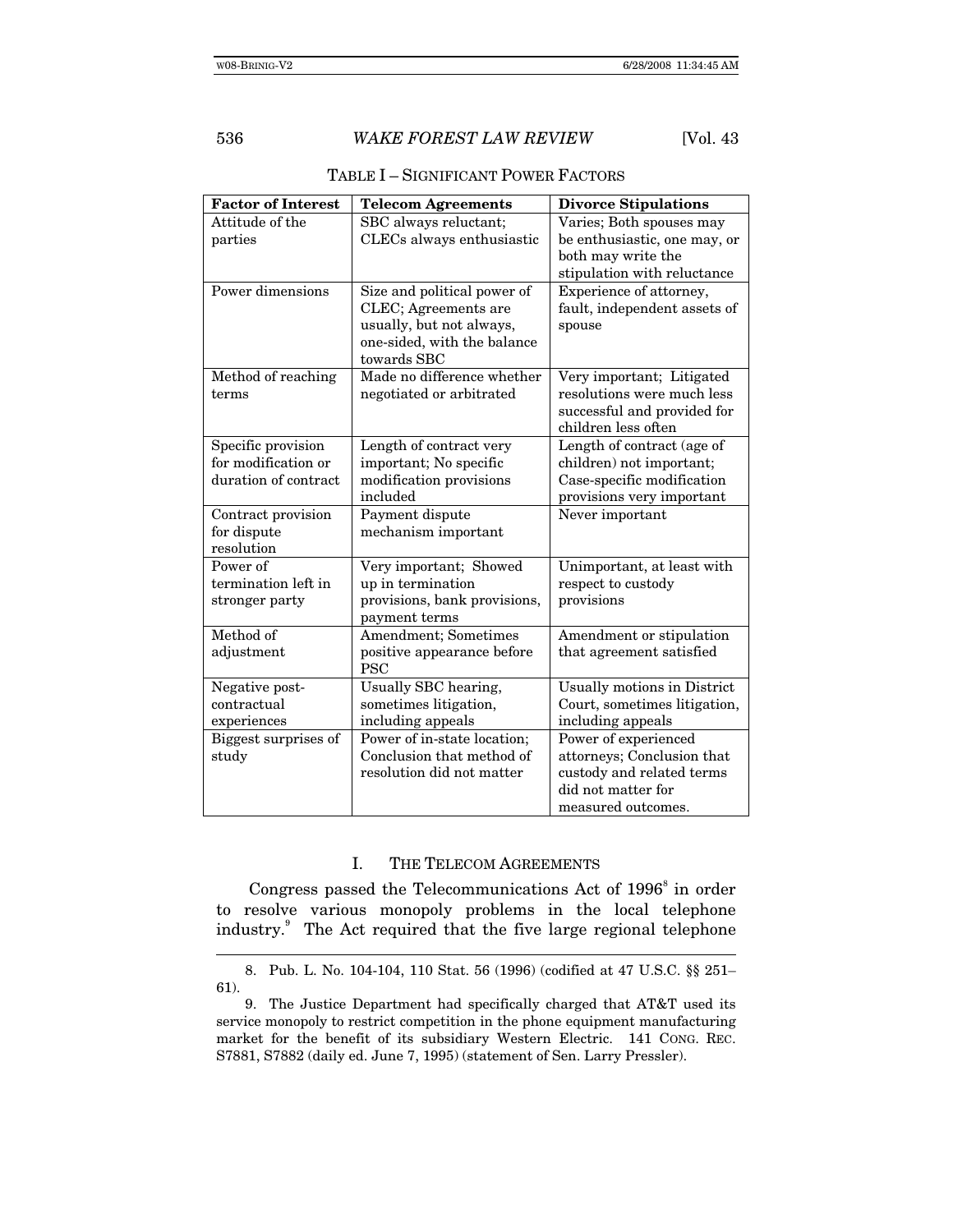## 2008] *ARE ALL CONTRACTS ALIKE?* 537

companies ("ILECs") allow local competitors ("CLECs") access to their bandwidth, lines, switches, other facilities, and such services as directory assistance and  $911$ .<sup>10</sup> They were to bargain "voluntarily" with the CLECs, or, if they could not agree, submit to arbitration by the local utility commission. $11$  The outcome of bargaining or arbitration was to be a written contract that would have to be approved by the commission.<sup>12</sup> In return, the ILECs would be allowed to continue to operate and would also be able to enter the already competitive long distance market.<sup>13</sup>

These contracts, called Telecommunications Interconnection Agreements, are hardly what the ILECs would choose. (The ILECs

 11. In Michigan, the local utility commission is the Michigan Public Service Commission, or the PSC. *See* Michigan Public Service Commission, http://www.michigan.gov/mpsc (last visited Mar. 2, 2008).

 12. Commission rules usually require that an approved utility charge a reasonable rate, make a profit that is not overly large, and generally act in the public interest. The Telecommunications Act of 1996 required close monitoring of the agreements between the ILECs and CLECs, including state regulatory approval of the rates the ILECs could charge.  $47 \text{ U.S.C.} \$   $252(e)$ . Although the state had to approve the rates, the ILECs were allowed to make a small profit on the sales of services and space to the CLECs. *Mergers and Competition in the Telecommunications Industry: Hearing Before the Sen. Comm. on the Judiciary*, 104th Cong. (statement of James D. Ellis, Senior Executive Vice President and General Counsel, SBC Communications, Inc.), *available in* Westlaw, 1996 WL 517574 (Sept. 11, 1996) (testifying about the merger between SBC and Pacific Telesis) [hereinafter Ellis Statement].

 13. Section 271 of the Act allows the ILEC to expand its service beyond its Local Access and Transport Area ("LATA") if it satisfies an "in region" test. 47 U.S.C. § 271(b)(1), (d)(3). The test is satisfied if the ILEC can show that a facilities-based competitor is present within the LATA. *Id.* § (c)(1)(A); *see also* H.R. REP. NO. 104-458, at 170 (1996) (Conf. Rep.). A competitor becomes facilities-based when it can "offer telephone exchange service either exclusively over its own facilities or predominantly over its own facilities in combination with the resale of another carrier's service." *Id.* at 147–48.

 <sup>10.</sup> The Act imposed this requirement by allowing cable companies (and others) to compete in phone service, and the Regional Bell Operating Companies ("RBOCs") could begin to compete in long distance, should they satisfy the "in region" test. An RBOC can satisfy the test as soon as a competitor can compete independently. In some regions, especially New York, cable companies were already capable of competing with the RBOC. Further, the RBOCs can enter the equipment manufacturing market again. Regulation of the telephone system is removed by the Act from the judiciary to the FCC. The ILEC would no longer hold a monopoly in a local area. *Mergers and Competition in the Telecommunications Industry: Hearing Before the Sen. Comm. on the Judiciary*, 104th Cong. (statement of William P. Barr, Senior Vice President and General Counsel, GTE Corporation), *available in* Westlaw, 1996 WL 517476 (Sept. 11, 1996). Therefore, it is no longer an antitrust concern that a local exchange carrier can leverage its monopoly power into other products markets.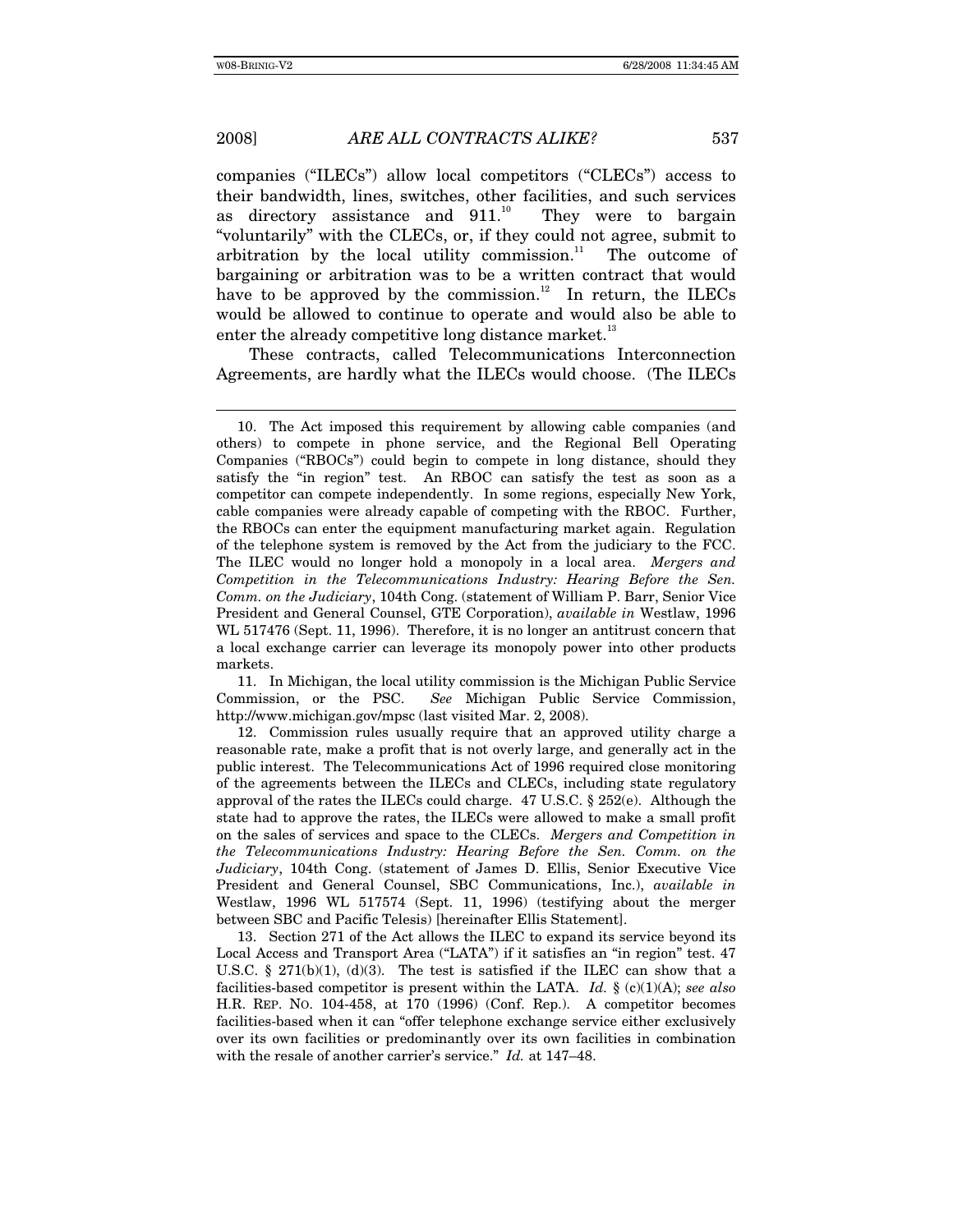## 538 *WAKE FOREST LAW REVIEW* [Vol. 43]

were, to the extent that corporations can possess such feelings, happy with being regulated monopolists and extracting the greater than average return such a monopoly may provide, and attempted to extract more than a larger profit from the CLECs until that pricing was foreclosed by the  $\widetilde{FCC}$ .)<sup>14</sup> The CLEC, or entering local company, generally expects to make money by providing low cost phone service. Because both parties are not entering into these long-term arrangements with the excitement and enthusiasm of most large commercial ventures, I call the interconnection agreements "unhappy contracts."

These contracts are complex (especially those that go beyond phone service resale). Commensurate with the complexity and the large amount of money involved, they are all in writing.<sup>15</sup> Because of the federal statute, they are all filed with the state utility commission.<sup>16</sup> They require performance over a relatively long period. This performance may be of many kinds, including such "intimacies" as physical access to the ILECs' facilities. $17$  As the

15. *See Telecommunications Agreements*, *supra* note 3, at 5.

16. 47 U.S.C. §  $252(a)(1)$ , (e)(1). The state agency in Michigan is the Public Service Commission. Michigan Public Service Commission, http://www.michigan.gov/mpsc (last visited Mar. 2, 2008).

17. 47 U.S.C.  $\S$  251(c)(3) (providing for unbundled access). The Act also provides for collocation:

The duty to provide, on rates, terms, and conditions that are just, reasonable, and nondiscriminatory, for physical collocation of equipment necessary for interconnection or access to unbundled network elements at the premises of the local exchange carrier, except that the carrier may provide for virtual collocation if the local exchange carrier demonstrates to the State commission that physical

 <sup>14.</sup> SBC responded to the Act by hiring fifty negotiators, account managers, and lawyers. Within six months it had entered into seventeen interconnection agreements. Because they did so in order to enter into the interLATA (longdistance) market, the Bells, including SBC, were initially enthusiastic. However, in August 1996, the FCC issued a regulatory scheme that left virtually nothing open to negotiation or arbitration. The specific problem was the FCC's pricing below cost scheme that gave the ILECs no incentive to invest in their relationship with the CLECs and the CLECs no incentive to create their own independent networks, which was the necessary prerequisite for the Bells entering long distance. *See* Ellis Statement, *supra* note 12, at \*9. Immediately after the FCC issued its regulations, each RBOC filed an action to enjoin or overturn the rules. MCI Communications Corporation further alleged that each agreement signed between an RBOC and a CLEC was interim in nature and did not cover all the requirements of the checklist of Section 271. Also, MCI has had to go to arbitration in twenty-eight states, while in other situations the RBOC refused to negotiate with MCI. *Mergers and Competition in the Telecommunications Industry: Hearing Before the Sen. Comm. on the Judiciary*, 104th Cong. (statement of Michael H. Salsbury, MCI Communications Corporation), *available in* Westlaw, 1996 WL 520160, at \*8 (Sept. 11, 1996).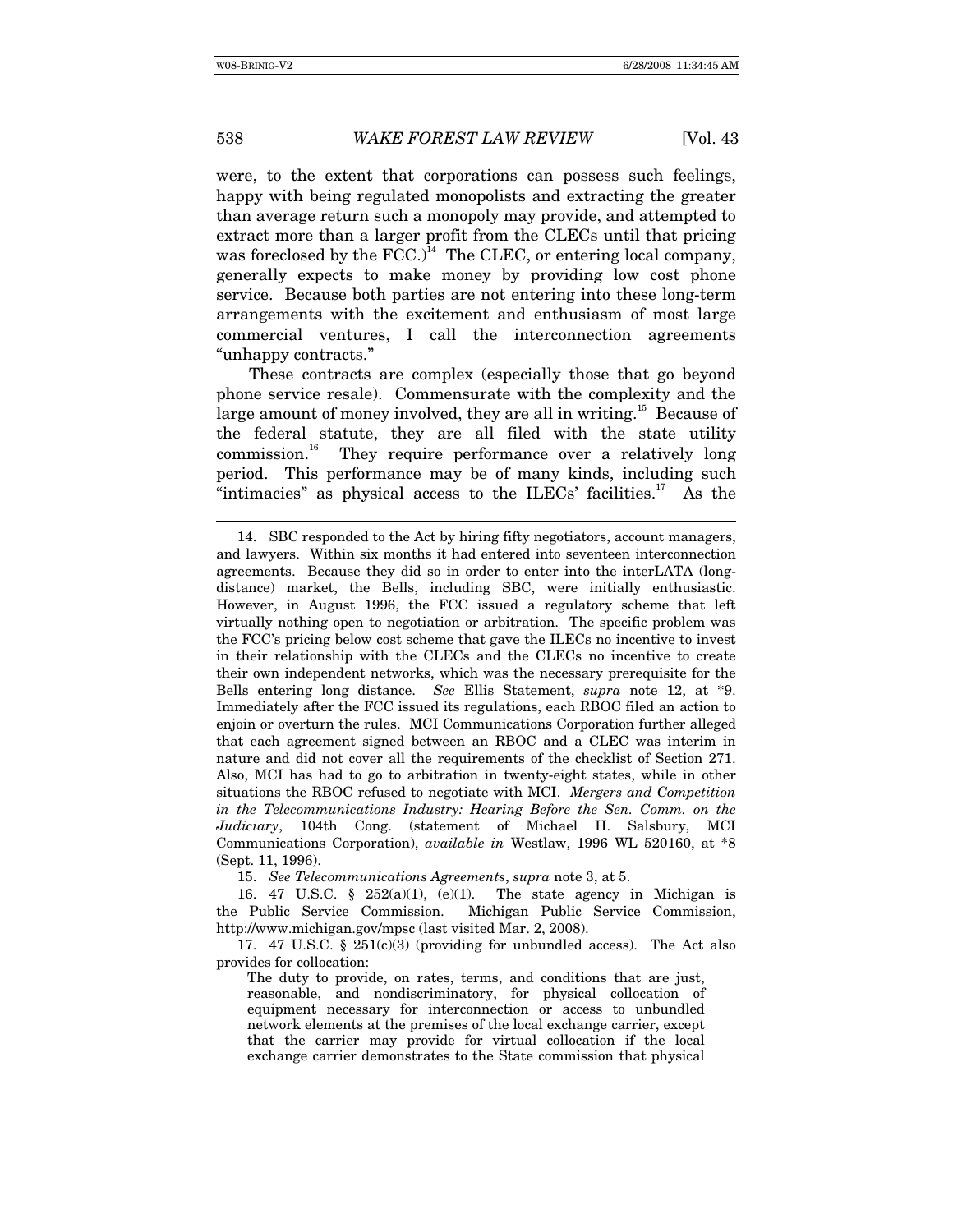"baby bells" have consolidated over time, at least one of the parties to the agreements is a giant.<sup>18</sup>

### II. THE DIVORCE CONTRACTS (PROPERTY SETTLEMENT AGREEMENTS OR STIPULATIONS)

When couples divorce, they usually do not leave the sorting out of their financial affairs and custody of their children to the courts.<sup>19</sup> About ninety percent of divorcing couples at some point file with the court what is variously known as a separation agreement, a property settlement agreement, or a stipulation.<sup>20</sup> Like the telecom agreements, these are complex documents in most cases, becoming more so as the marriages lengthen and children are involved. They must pass court muster to the extent they provide for children, $2<sup>1</sup>$  and

-

 18. For the year 2003, SBC had revenues of \$40.8 billion and had over 172,500 employees. *See* AT&T News Room, SBC Reports Strong 4th-Quarter Long Distance Launch in Midwest, Improved Retail Access Line Trends, Record Gains in Long Distance, DSL, http://www.att.com/gen/press-room ?pid=4800&cdvn=news&newsarticleid=20921 (last visited Mar. 2, 2008) (reporting 2003 revenue); *see also* SBC Commc'ns, Inc., Quarterly Report (Form 10-Q) (Nov. 12, 2003), *available at* http://www.sec.gov/Archives/edgar/data /732717/000073271703000897/q303.htm. Current quarterly reports (since SBC merged with AT&T) are available at http://www.att.com/gen/investorrelations?pid=262 (last visited Mar. 2, 2008).

 19. They may settle out of a general reluctance to litigate, see Robert H. Mnookin & Lewis Kornhauser, *Bargaining in the Shadow of the Law: The Case of Divorce*, 88 YALE L.J. 950, 956 (1979), or because a statute allows them to divorce sooner if they do, see, for example, VA. CODE ANN. § 20-91(9) (2004) (allowing for divorce after a six-month separation when the parties have entered into a separation agreement and have no minor children). They may also wish to keep their financial affairs more private than they could expect if they went to court.

 20. *See* ELEANOR E. MACCOBY & ROBERT H. MNOOKIN, DIVIDING THE CHILD: SOCIAL AND LEGAL DILEMMAS OF CUSTODY (1992) (discussing the prevalence of divorce settlements). Eighty-eight percent of the couples in our study settled. *See infra* tbl.III. In Iowa, having a written agreement allows the parties to be divorced without a court hearing. IOWA CODE ANN. § 598.8.2 (West 2001) (requiring that the parties agree there is no prospect for reconciliation and that jurisdictional requirements are met). In states such as Virginia, VA. CODE ANN. § 20-91(9) (2004) and New York, N.Y. DOM. REL. LAW § 170(6) (McKinney 1999), written agreements are required for a couple to divorce under the "no fault" ground. In New York, amendments adding irreconcilable differences have been suggested and seem to be making some progress this term. *See* Assemb. 6978, 2007 Assemb., Reg. Sess. (N.Y. 2007).

 21. *See, e.g.*, ALASKA STAT. § 25.24.220(h)–(i) (2006) (describing how the court shall use a heightened level of scrutiny of agreements concerning a minor child to determine if the agreement is in the child's best interest); FLA. STAT.

collocation is not practical for technical reasons or because of space limitations.

 $§ 251(c)(6).$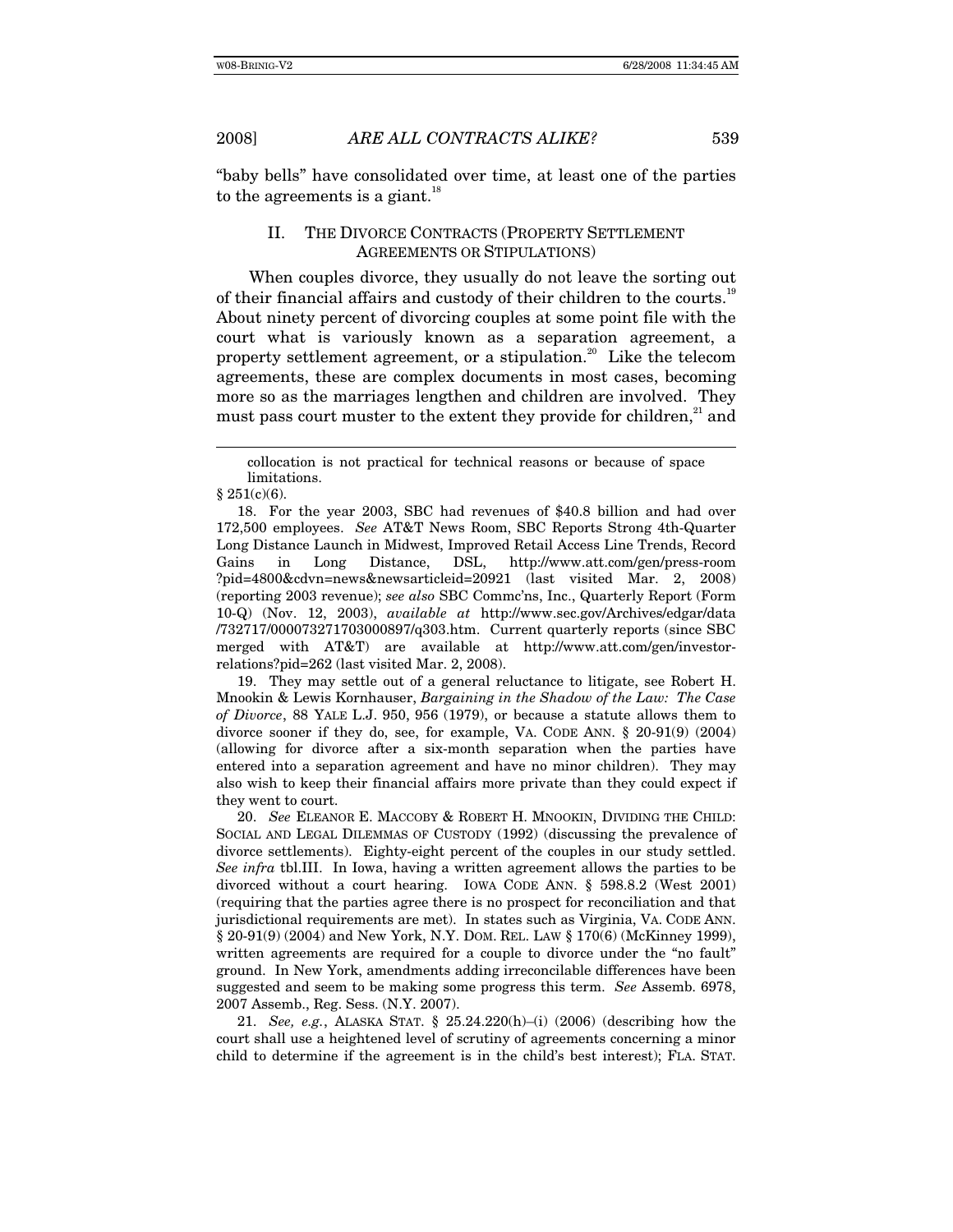540 *WAKE FOREST LAW REVIEW* [Vol. 43]

will need to do so if either party later wishes to resort to the court's contempt power. $22$ 

Courts, and even the Restatement (Second) of Contracts,<sup>23</sup> note that these family agreements are just a species of contract.<sup>24</sup> However, their complexity, their subject matter, and the special conditions under which they are made causes courts, and sometimes legislatures, to be particularly careful when interpreting or evaluating them.<sup>25</sup> This care may take the form of scrutiny for unconscionability<sup>26</sup> or a special attention to procedural regularity,<sup>27</sup>

 22. Further, in some states, the agreement followed by divorce will provide the final adjudication of spousal rights and responsibilities. *See, e.g.*, NEV. REV. STAT. ANN. § 125.184 (LexisNexis 2004). If, after divorce, either discovers a contractual defect, it may be too late to provide for relief under the court's equitable powers since the jurisdiction over the marriage will have ended.

 23. *See, e.g.*, Swift v. Swift, 391 N.E.2d 930, 932 (Mass. App. Ct. 1979) (citing RESTATEMENT (SECOND) OF CONTRACTS § 138 (Tentative Draft No. 3, 1967) (applying the third party beneficiary doctrine)); State *ex rel.* LaBarge v. Clifford, 979 S.W.2d 206, 209 (Mo. Ct. App. 1998) (citing RESTATEMENT (SECOND) OF CONTRACTS § 205 (1981) (duty of good faith)).

 24. *See* PRINCIPLES OF THE LAW OF FAMILY DISSOLUTION, *supra* note 21, § 7.01 cmt. d ("A premarital or marital agreement is a contract, and must therefore satisfy all the applicable requirements of contract law.").

 25. *See generally* Michael J. Trebilcock & Steven Elliott, *The Scope and Limits of Legal Paternalism: Altruism and Coercion in Family Financial Arrangements, in* THE THEORY OF CONTRACT LAW: NEW ESSAYS 45 (Peter Benson ed., 2001).

 26. *See* PRINCIPLES OF THE LAW OF FAMILY DISSOLUTION, *supra* note 21, § 7.01, cmt. d ("Among the ordinary principles of contract law also applicable to the contracts addressed by this Chapter is the rule of § 208 of Restatement Second, Contracts, allowing a court to decline to enforce a contract term that it finds 'unconscionable at the time the contract is made.' Courts have sometimes gone beyond this rule to deny enforcement, under the rubric of unconscionability, to a premarital agreement whose terms seem very unfair as of the time enforcement is sought, even though its terms were not

ANN. § 61.183(2) (West 2005) (describing how a consent order agreed to through mediation shall be reviewed by the court and, if approved, entered); TEX. FAM. CODE ANN.  $\S 153.007(a)$ –(b) (Vernon 2002) (providing that the court shall order agreement between the parties for conservatorship and possession of the child if it finds that the agreement is in the child's best interest); WIS. STAT. ANN. § 767.11(12)(a) (West 2001) ("The court may approve or reject the [mediation] agreement, based on the best interest of the child."); Miller v. Miller, 620 A.2d 1161, 1165 (Pa. Super. Ct. 1993); Schwab v. Schwab, 505 N.W.2d 752, 758 (S.D. 1993). *But see* PRINCIPLES OF THE LAW OF FAMILY DISSOLUTION: ANALYSIS AND RECOMMENDATIONS § 2.06(1) (2002) ("The court should order provisions of a parenting plan agreed to by the parents, unless the agreement (a) is not knowing or voluntary, or (b) would be harmful to the child."). Comment a to Section 2.06(1) notes that "the law in most jurisdictions grants courts, as part of their *parens patriae* authority, the authority to review a private agreement at divorce to determine whether it serves the child's interests. This section takes a more deferential view." *Id.* § 2.06, cmt. a.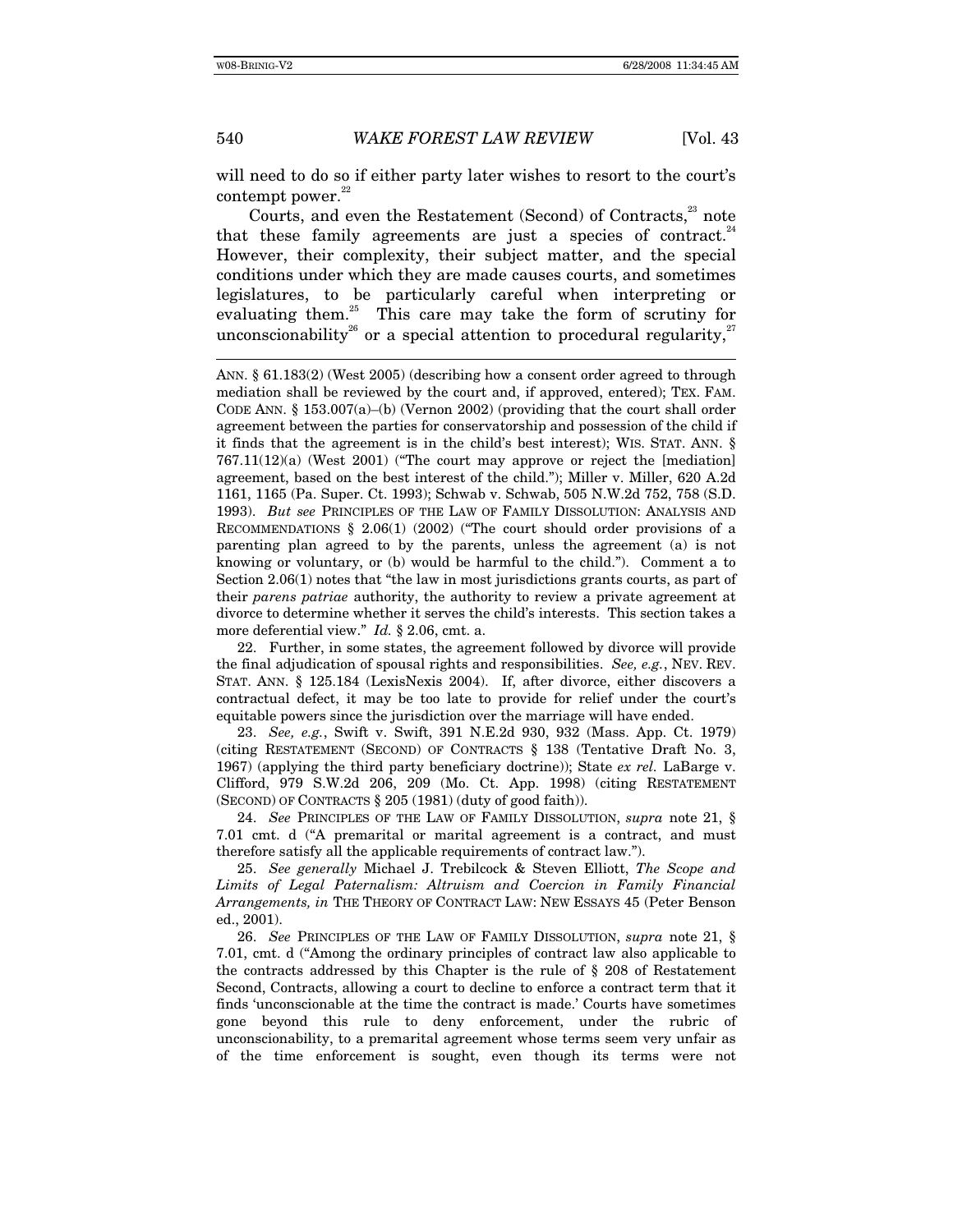assistance of counsel, $^{28}$  and disclosure. $^{29}$ 

Negotiation of these agreements has been discussed elsewhere in the legal and particularly the social science literature.<sup>30</sup> The results the parties reach will be affected by their relative bargaining skills, the help provided by their attorneys, what they anticipate they will receive if they go to court because they cannot reach settlement,<sup>31</sup> and other power dynamics. Hiding of assets and other fault such as adultery, abuse, or substance abuse by either spouse will also affect the bargaining outcomes. $32$  Because these contracts are made under less than auspicious circumstances and because they are conditions, factually or legally, to exiting the marriage, these, too, are "unhappy contracts."

## III. BEHAVIOR PREDICTABLE IN UNHAPPY CONTRACTS

One possible outcome we might expect from unhappy contracts would be the "separate spheres," or minimal performance, solution envisioned by Lundberg and Pollak for unhappy couples remaining

28. *Id.* § 7.04(3)(b)–(c).

1

 29. *Id.* § 7.04(5) ("To enforce terms that limit claims the other party would otherwise have . . . a party must show that prior to the agreement's execution the other party knew, at least approximately, the moving party's assets and income, or was provided by the moving party with a written statement containing that information.").

 30. Mediation of divorce cases, producing final agreements of this kind, has become a legal trend as well as a powerful social movement. In some states mediation is required in all such cases, and in others in cases where custody is involved. *See* Craig A. McEwen et al., *Lawyers, Mediation, and the Management of Divorce Practice*, 28 LAW & SOC'Y REV. 149, 152–53 (1994). It may be ordered by the court or requested by either or both parties. Mediation was not much of a feature in the Iowa cases (where only three of them were mediated). *Divorce Settlements*, *supra* note 4, at 244 n.16.

 31. This result is called the Best Alternative to a Negotiated Agreement, or BATNA. *See* Alex J. Hurder, *The Lawyer's Dilemma: To Be or Not To Be a Problem-Solving Negotiator*, 14 CLINICAL L. REV. 253, 268 (2007).

 32. Meg Lundstrom, *A Way to 'Take the War Out' of Divorce*, BUS. WK., Nov. 16, 1998, at 228 ("[Mediation is] not recommended for dissolving marriages troubled by violence, alcoholism, or mental impairment. And without the courts' discovery process, it doesn't work if either party is intent on hiding assets.").

unconscionable as of the time of contracting.").

 <sup>27.</sup> *See id.* § 7.04 (creating a rebuttable presumption that a premarital agreement was made with informed consent and not under duress when the contract was executed at least thirty days before the parties' marriage, both parties were advised to obtain independent counsel and had reasonable opportunity to do so before execution, and in the case of unrepresented parties, the language was easily understandable by an adult of ordinary intelligence with no legal training).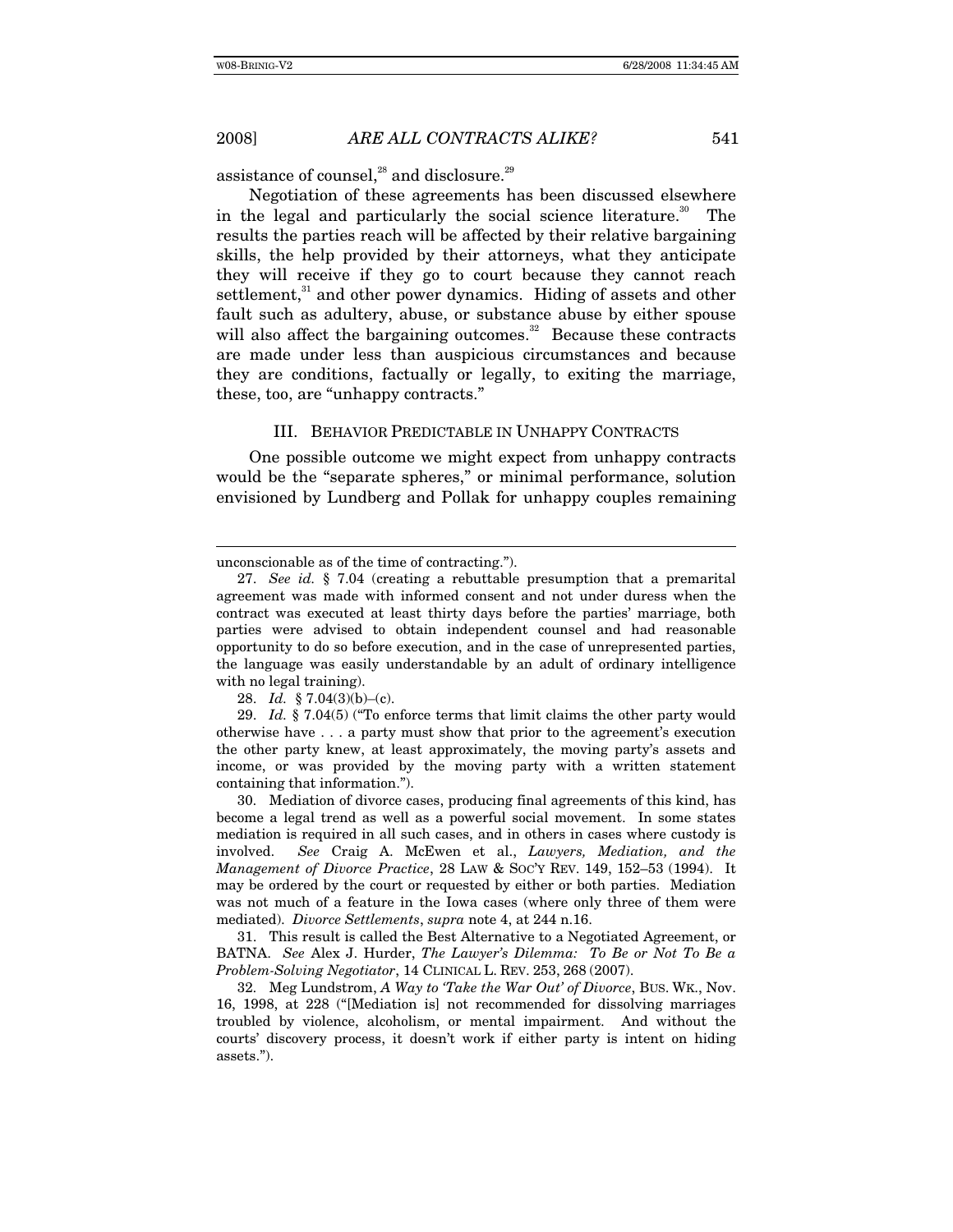# 542 *WAKE FOREST LAW REVIEW* [Vol. 43

together.<sup>33</sup> Lundberg and Pollak argued that instead of threatening divorce, couples who were no longer happy would revert to the minimum performance required of husbands and wives, or "separate spheres" behavior. $34$  That is, wives would perform as good housewives, and husbands as good breadwinners, because they could not be criticized by outsiders or their spouses for this performance.<sup>35</sup> The parallel predicted behavior in the telecom context would be minimal compliance by SBC, which would draft (adhesion) contracts that the CLEC was required to adopt if it wanted to enter the market at all.<sup>36</sup>

In a related vein, we might also expect behavior to cluster around certain foci or norms, as anticipated by Richard H. McAdams in his important paper on social norms. $37$  The prediction for these contracts would be a strong similarity of contract terms among contracting parties. In fact, both the separate spheres and focal point predictions seem borne out by my earlier work. In my previous study of Michigan interconnection agreements, many of the variables examined had only one or two solutions and gave tremendous power to the incumbent telephone company.<sup>38</sup> Similarly, despite drafting by different attorneys, many of the

34. *Id.* at 990.

-

 35. By extension, upon divorce, the parties would fall into the custody-inthe-mother, child-support-in-the-father pattern that many couples adopt though there is no legal reason to do so. Some couples may elect this expected pattern even though these roles would not be their preference. *See generally* Maria Cancian & Daniel R. Meyer, *Who Gets Custody?*, 35 DEMOGRAPHY 147, 147–49 (1998); Judith A. Seltzer & Vida J. Maralani, *Joint Legal Custody and Child Support Payments: Are There Lasting Custody Effects?* 10 (Cal. Ctr. for Population Research, Working Paper No. 004-01, 2001). A more modern norm, not seen in these Iowa cases but suggested by the Iowa custody statutes enacted in 2004, may be that the father needs to ask for custody (or at least joint custody), even when that is not his true preference or the way the couple parented before separation. The new Iowa statutes make joint physical custody the "default" position, awarded whenever both parties are fit, one spouse has asked for it, and there has not been any physical violence, unless the court makes specific findings of fact and conclusions of law that joint physical custody would not be in the child's best interest. IOWA CODE ANN. § 598.41 (West 2000 & Supp. 2007). For a critique of this rule, see Margaret F. Brinig, *Penalty Defaults in Family Law: The Case of Child Custody*, 33 FLA. ST. U. L. REV. 779 (2006).

 36. The thirteen-state agreements drafted by SBC have this characteristic. *See Telecommunication Agreements*, *supra* note 3, at 6.

 37. Richard H. McAdams, *A Focal Point Theory of Expressive Law*, 86 VA. L. REV. 1649 (2000). For a discussion of social norms generally, see ERIC A. POSNER, LAW AND SOCIAL NORMS (2000).

38. *Telecommunications Agreements*, *supra* note 3.

 <sup>33.</sup> *See* Shelly Lundberg & Robert A. Pollak, *Separate Spheres Bargaining and the Marriage Market*, 101 J. POL. ECON. 988 (1993).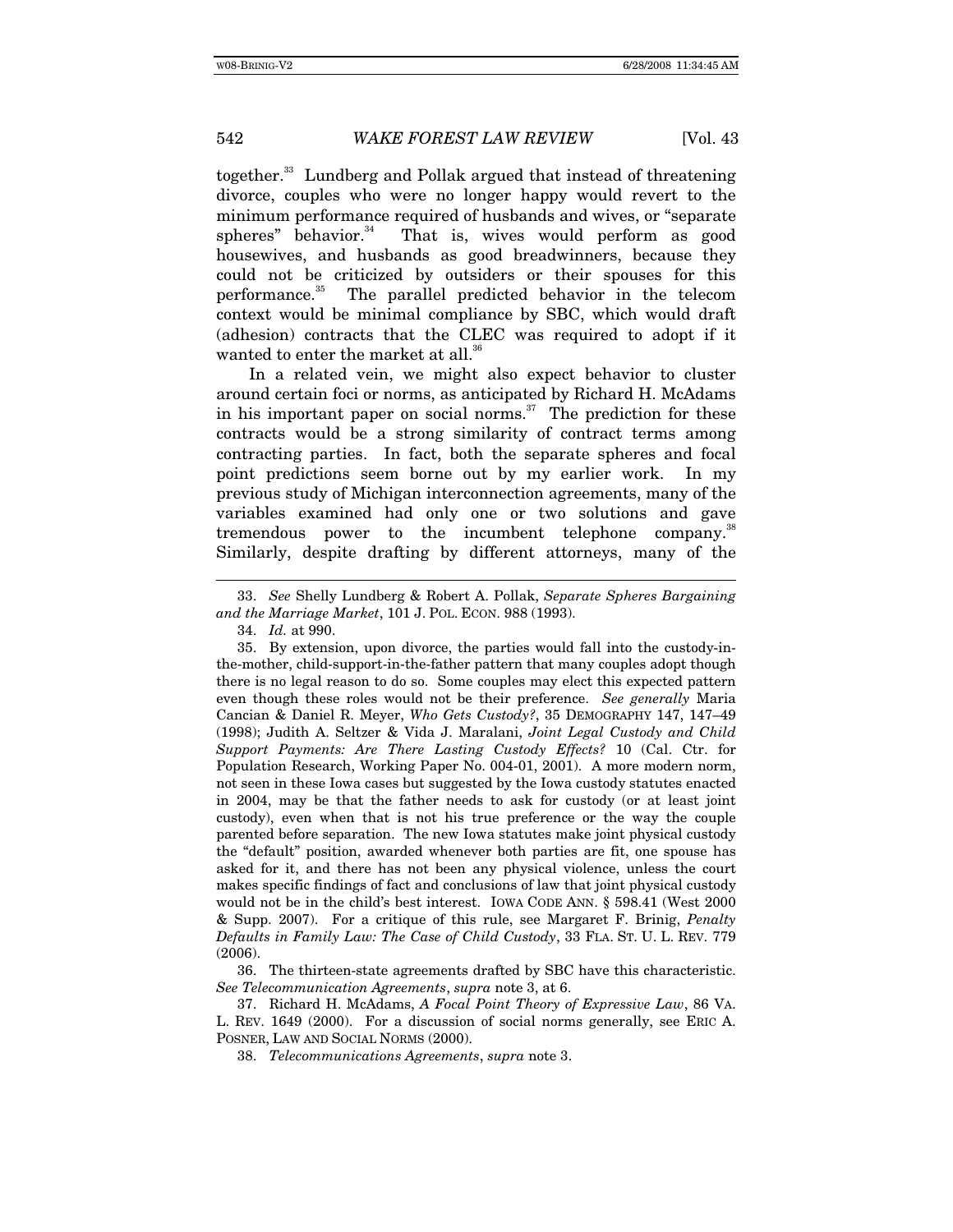divorce stipulations from Johnson County, Iowa, followed clear patterns.39 In particular, many provided for joint legal custody and gave physical custody to wives with very substantial visitation by husbands.<sup>40</sup> Property was nearly always divided equally.<sup>41</sup>

Unhappy contracting strategies aim to minimize losses, or minimax, a term coined by Von Neumann and Morgenstern in their discussions of game theory.<sup>42</sup> How should contracts be structured to achieve minimaxing, and how does a difference in the size or power of the bargaining entities change the final settlement or contracting result? Considering these contracts as a whole, and as if from a distance, the observer is struck by how franchise-like they are.<sup>43</sup> Many of them, and particularly the ones that have been successfully amended over time, give great power to the CLEC or custodial parent because so much is left unspecified. (Though the custodial parent might be seen as the stronger party, analogous to SBC in our Michigan agreements, custodial responsibilities make no difference along power dimensions.<sup>44</sup> However, the custodial parent is left with making numerous day-to-day decisions.) On the other hand, many of the more successful contracts are for relatively short periods of time (one to three years before modification based upon the

-

 42. These discussions later turned into a book. *See* JOHN VON NEUMANN & OSKAR MORGENSTERN, THEORY OF GAMES AND ECONOMIC BEHAVIOR (1944).

 43. For a law-and-economics discussion of franchise arrangements, see Gillian K. Hadfield, *Problematic Relations: Franchising and the Law of Incomplete Contracts*, 42 STAN. L. REV. 927 (1990) (explaining characteristics of franchise agreements where the franchisor has bargaining power but difficulty monitoring the franchisee). For its theoretical application to families, including divorcing families, see Margaret F. Brinig, *The Family Franchise: Elderly Parents and Adult Siblings*, 1996 UTAH L. REV. 393 (explaining that franchiselike relationships exist after children are grown because parents want to preserve certain family characteristics) and MARGARET F. BRINIG, FROM CONTRACT TO COVENANT: BEYOND THE LAW AND ECONOMICS OF THE FAMILY 188– 91, 194–96 (2000) (extending franchise-like relationship theory to divorced couples and their children).

 44. Of course, the parent with the power to break ties when the two conflict does enjoy more power. *See, e.g.*, Elk Grove Sch. Dist. v. Newdow, 542 U.S. 1 (2004) (dismissing noncustodial parent's action for lack of standing because he does not have an unrestricted right to inculcate in his daughter his beliefs). However, to the extent that the noncustodial parent can threaten a custody modification action or restrict the custodian's behavior such as smoking, see, for example, Heagy v. Kean, 864 N.E.2d 383 (Ind. Ct. App. 2007), or relocating out of state (without being himself restricted), see, for example, *In re* Marriage of LaMusga, 88 P.3d 81 (Cal. 2004), that parent may enjoy significant power as well. Because custody of a child is linked to child support, there may be economic leverage as well.

 <sup>39.</sup> *Divorce Settlements*, *supra* note 4.

 <sup>40.</sup> *Id.* at 250–51.

 <sup>41.</sup> *Id*. at 250, 262 tbl.I.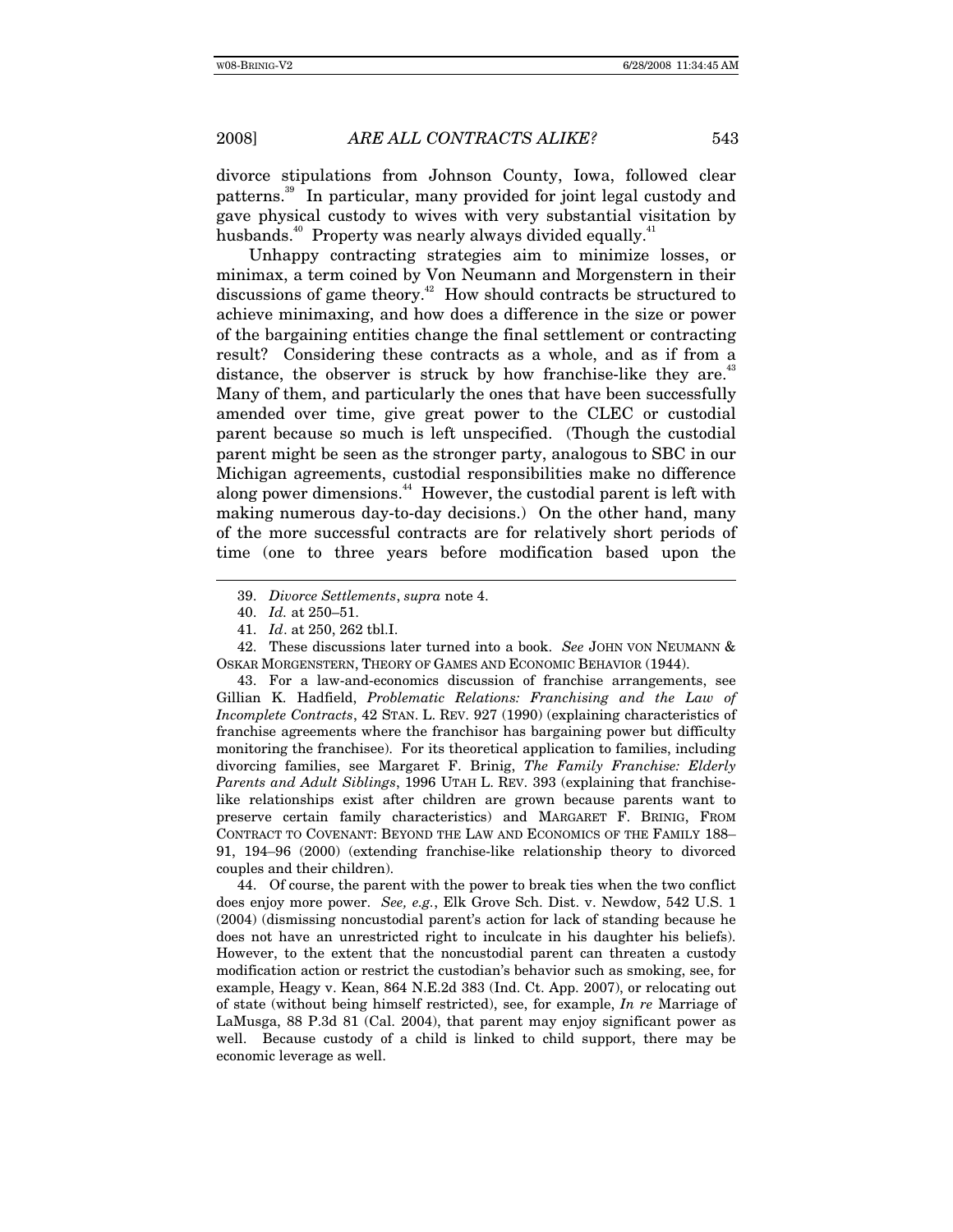1

544 *WAKE FOREST LAW REVIEW* [Vol. 43]

children's age).<sup>45</sup> Because they are for more than one year, they are nonetheless specimens of relational contracts.<sup>46</sup> General characteristics of relational contracts are thus important to our consideration of unhappy contracts.

Most relational contracts literature begins with the work of Stewart Macaulay, who studied the contracting practices of Wisconsin firms in the early  $1960s^{47}$  More recently, Professors Ian Macneil<sup>48</sup> and Robert Scott<sup>49</sup> have taken up the challenge of writing

 47. Stewart Macaulay, *Non-Contractual Relations in Business: A Preliminary Study*, 28 AM. SOC. REV. 55 (1963). Macaulay found that the parties specified time of performance, price, and quantity, but left most other terms unspecified. *See id.* at 58–60. They did not resort to legal enforcement when they "cancelled a contract," but rather freely adjusted contractual relations as they went along. *See id.* at 61. Macaulay later extended his work to several foreign countries in *Elegant Models, Empirical Pictures, and the Complexities of Contract*, 11 LAW & SOC'Y REV. 507 (1977). A more recent empirical look at contract terms is Russell J. Weintraub, *A Survey of Contract Practice and Policy*, 1992 WIS. L. REV. 1. Weintraub sent a questionnaire to the general counsels for 182 firms eliciting information on contract practices and views as to desirable contract policy. *Id.* at 1–2. "Information included contract devices used to protect against market shifts during long-term contracts, the frequency with which companies request relief from or modification of contractual obligations, the results of such requests, and the use of and extent of reliance on firm offers." *Id*. at 1. Weintraub also asked whether corporate executives would make more or less legalistic responses to a set of three hypothetical business problems than would general counsel. *Id.* at 2. Weintraub stresses nonlegal sanctions such as reputation costs, but notes the increased use of litigation for contract disputes and the tendency of judges to award even punitive damages for breach of contract cases. *Id.* at 7–8 & n.28.

In California from 1980 to 1984, "punitive damages were assessed against 35% of defendants who were found to have breached contracts." From the 1960s to the 1980s, the number of punitive damage awards in business contract cases more than quintupled in Cook County, Illinois, and more than quadrupled in San Francisco. The total awards in constant dollars increased from less than \$500,000 in each of those jurisdictions in the 1960s to \$14 million in Cook County and \$17 million in San Francisco during the first five years of the 1980s.

Id. at 8 n.28 (quoting MARK PETERSON ET AL., PUNITIVE DAMAGES: EMPIRICAL FINDINGS viii (1987)) (citations omitted).

Two of Weintraub's respondents were from "utilit[ies] other than gas or electricity." *Id*. at 15.

 48. IAN R. MACNEIL, THE NEW SOCIAL CONTRACT: AN INQUIRY INTO MODERN CONTRACTUAL RELATIONS (1980); *see also* Ian R. Macneil, *Contracts: Adjustment of Long-Term Economic Relations Under Classical, Neoclassical, and Relational Contract Law*, 72 NW. U. L. REV. 854 (1978) (describing terms that may be

 <sup>45.</sup> Consensual modifications to the contracts occurred more often when the oldest child was older (i.e., when the time for performance was relatively short). *Divorce Settlements*, *supra* note 4, at 247 n.36.

 <sup>46.</sup> *See* Richard E. Speidel, *The Characteristics and Challenges of Relational Contracts*, 94 NW. U. L. REV. 823, 828 (2000).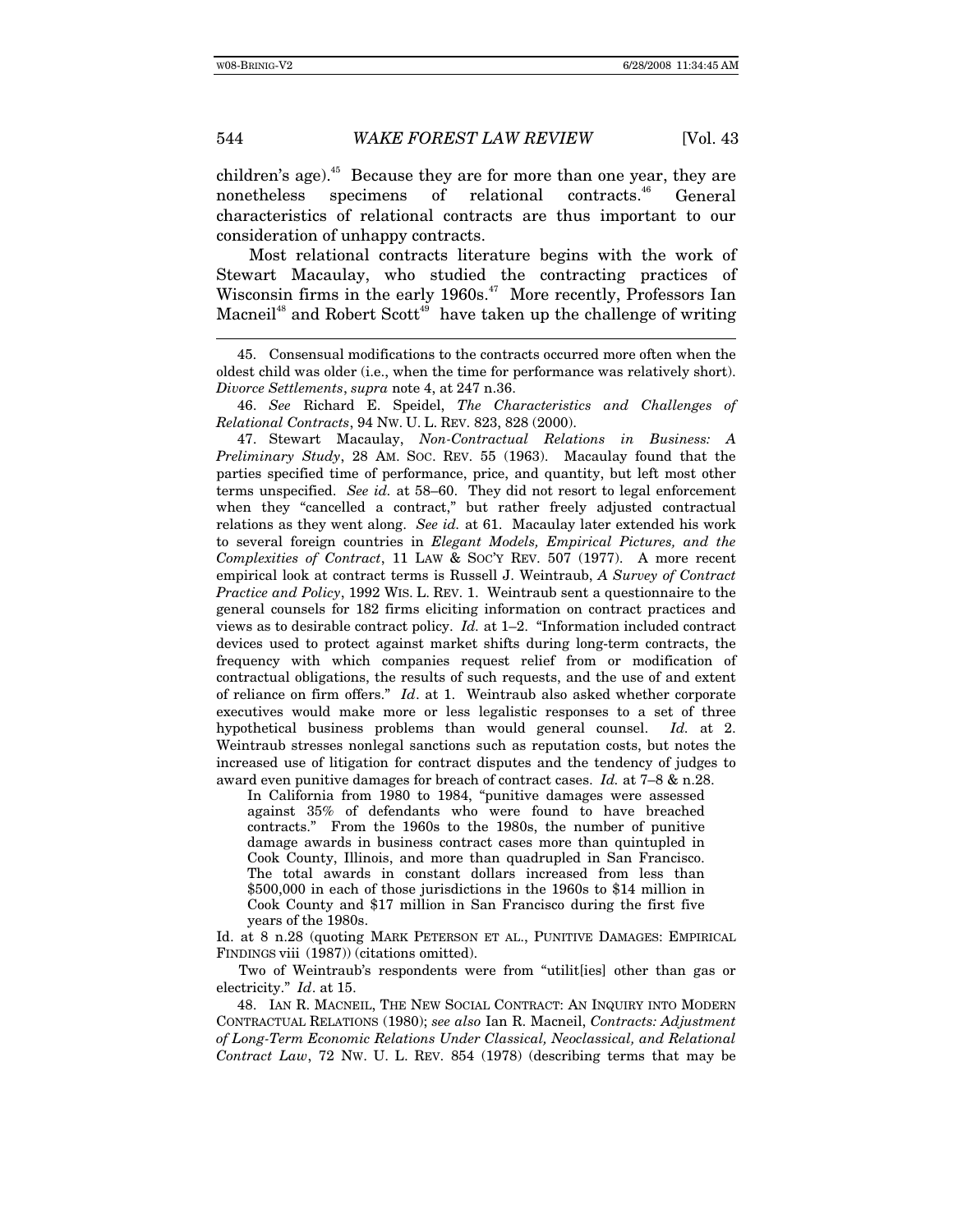1

### 2008] *ARE ALL CONTRACTS ALIKE?* 545

about relational contracts, each generating several useful papers on the subject. Macaulay, Macneil, and Scott all assume that in complex, long-term contracting, many terms will be deliberately left vague or not included at all. The parties, because of the strength of their relationship and the substantial investments each has in the venture, $50$  are likely to mutually agree to alter the contract as things

 49. *See* Charles J. Goetz & Robert E. Scott, *Enforcing Promises: An Examination of the Basis of Contract*, 89 YALE L.J. 1261 (1980); Charles J. Goetz & Robert E. Scott, *Principles of Relational Contracts*, 67 VA. L. REV. 1089 (1981); Robert E. Scott, *A Relational Theory of Default Rules for Commercial Contracts*, 19 J. LEGAL STUD. 597 (1990); Robert E. Scott, *Conflict and Cooperation in Long-Term Contracts*, 75 CAL. L. REV. 2005 (1987); Robert E. Scott, *The Case for Formalism in Relational Contract*, 94 NW. U. L. REV. 847, 849-53 (2000); *see also* Elizabeth S. Scott & Robert E. Scott, *Marriage as Relational Contract*, 84 VA. L. REV. 1225 (1998) (applying the relational contracting theory to family law). For related work, see Ian Ayres & Robert Gertner, *Filling Gaps in Incomplete Contracts: An Economic Theory of Default Rules*, 99 YALE L.J. 87 (1989). All these works suggest that the courts will fill the gaps left in contracts with "default rules": what the parties would probably have agreed to had they thought about the problem at the time of contracting. *But see* Alan Schwartz, *Relational Contracts in the Courts: An Analysis of Incomplete Agreements and Judicial Strategies*, 21 J. LEGAL STUD. 271, 313–15 (1992) (concluding that courts, lacking sufficient information about party intent and market alternatives, are reluctant to intervene if the parties have failed to agree).

 50. On the role of reputation as a substitute for contract remedies, see Lewis A. Kornhauser, *Reliance, Reputation, and Breach of Contract*, 26 J.L. & ECON. 691 (1983). *See also* Clayton P. Gillette, *Commercial Rationality and the Duty to Adjust Long-Term Contracts*, 69 MINN. L. REV. 521, 559–60 (1985) ("The existence of a custom and practice of adjustment in a particular contractual setting indicates that parties in that setting are comfortable with the allocation of risks that flow from that custom."); Clayton P. Gillette, *Reputation and Intermediaries in Electronic Commerce*, 62 LA. L. REV. 1165, 1168 (2002) ("Reputation is particularly effective in relational situations because long-term contracts tend to be incompletely contingent; as a consequence, the specific obligations of the parties, and hence the existence of breach, are highly uncertain. Ex post enforcement costs will therefore be high, and ex ante constraints such as reputation can therefore compensate for the risk of underenforcement."); Paul R. Milgrom et al., *The Role of Institutions in the Revival of Trade: The Law Merchant, Private Judges, and the Champagne Fairs*, 2 ECON. & POL. 1, 3 (1990) ("It is well known . . . that in long-term, frequent bilateral exchange, the value of the relationship itself may serve as an adequate bond to ensure honest behavior and promote trust between the parties."); Robert E. Scott, *Conflict and Cooperation in Long-Term Contracts*, 75 CAL. L. REV. 2005, 2026–27 (1987).

useful to promote easier modification). For a recent discussion of Macneil's work, see Speidel, *supra* note 46. For a highly critical essay, see Randy E. Barnett, *Conflicting Visions: A Critique of Ian Macneil's Relational Theory of Contract*, 78 VA. L. REV. 1175 (1992).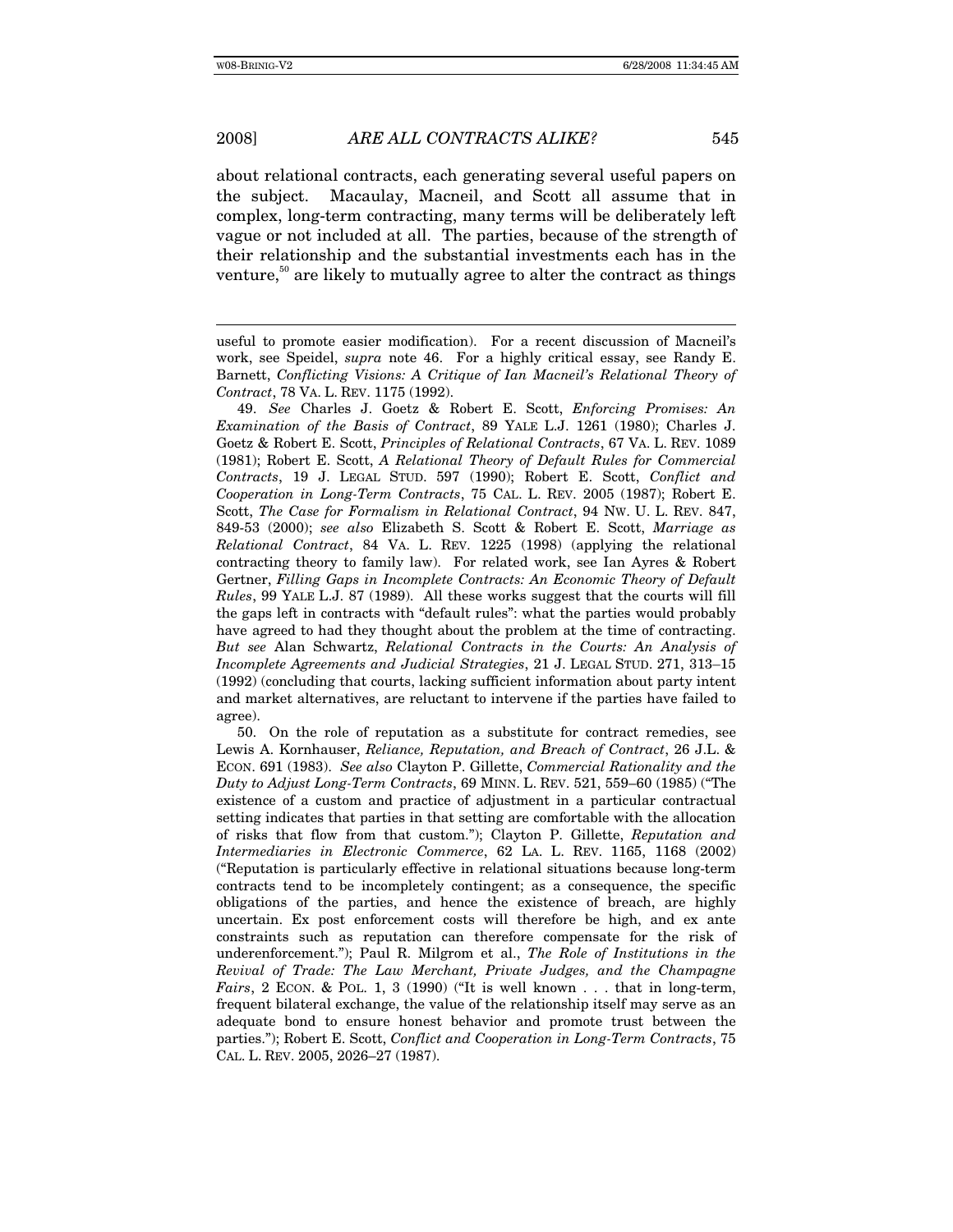546 *WAKE FOREST LAW REVIEW* [Vol. 43]

 $change.<sup>51</sup>$ 

Thus, Macneil's colleague Richard Speidel writes in a recent piece (that also summarizes previous scholarship on relational contracting):

First, the exchange relationship extends over time. It is not a "spot" market deal. Rather, it is more like a long-term supply contract, a franchise or distribution arrangement, or a marriage. Second, because of the extended duration, parts of the exchange cannot be easily measured or precisely defined at the time of contracting. This dictates a planning strategy that favors open terms, reserves discretion in performance to one or both parties, and incorporates dispute resolution procedures, such as mediation or arbitration, into the contract. The inability of the parties to "presentiate" the terms of the bargain at the time of contracting shifts the focus to circumstances and conduct that occur ex post contract. Third, in the words of Lewis Kornhauser, in a relational contract the "interdependence of the parties to the exchange extends at any given moment beyond the single discrete transaction to a range of social interrelationships."

To summarize, unlike most contracts, through which parties seek to maximize profits, unhappy contracts feature terms designed to minimize the losses of at least one contracting party. In the telecom agreements, the least happy party is the ILEC, the incumbent forced by the state to allow competing companies access

Weintraub, *supra* note 47, at 19–21 (footnotes omitted).

 52. Speidel, *supra* note 46, at 823–24 (footnotes omitted). For other work by Speidel, see Symposium, *Law, Private Governance and Continuing Relationships*, 1985 WIS. L. REV. 461, 483–579 (selected bibliography in app. A). The existence and importance of relational contracts in the real world has also been verified in an empirical study. Weintraub, *supra* note 47, at 16–24.

 <sup>51.</sup> Professor Weintraub notes:

Relational contracts involve parties who are presently performing a long-term contract or have dealt with one another many times in the past and are likely to do so in the future. Discrete contracts involve parties who have not dealt with one another before or, if they have, probably will not contract again. Relational contracts are likely to predominate in well-organized markets; discrete contracts will typify sales that take place sporadically, such as sales of real estate. There are important differences between situations in which parties have developed a relationship and those in which the contract is an isolated occurrence. When a dispute arises, parties with a history of mutually beneficial dealings are less likely to resort to litigation than are strangers. Efficiency is one incentive for amicable resolution of a relational dispute. Each party has custom-shaped its operations to meet the other's needs and these transaction costs would be wasted if the relationship ended. Moreover, in well-organized markets where relational contracts predominate, a reputation for litigiousness is particularly undesirable.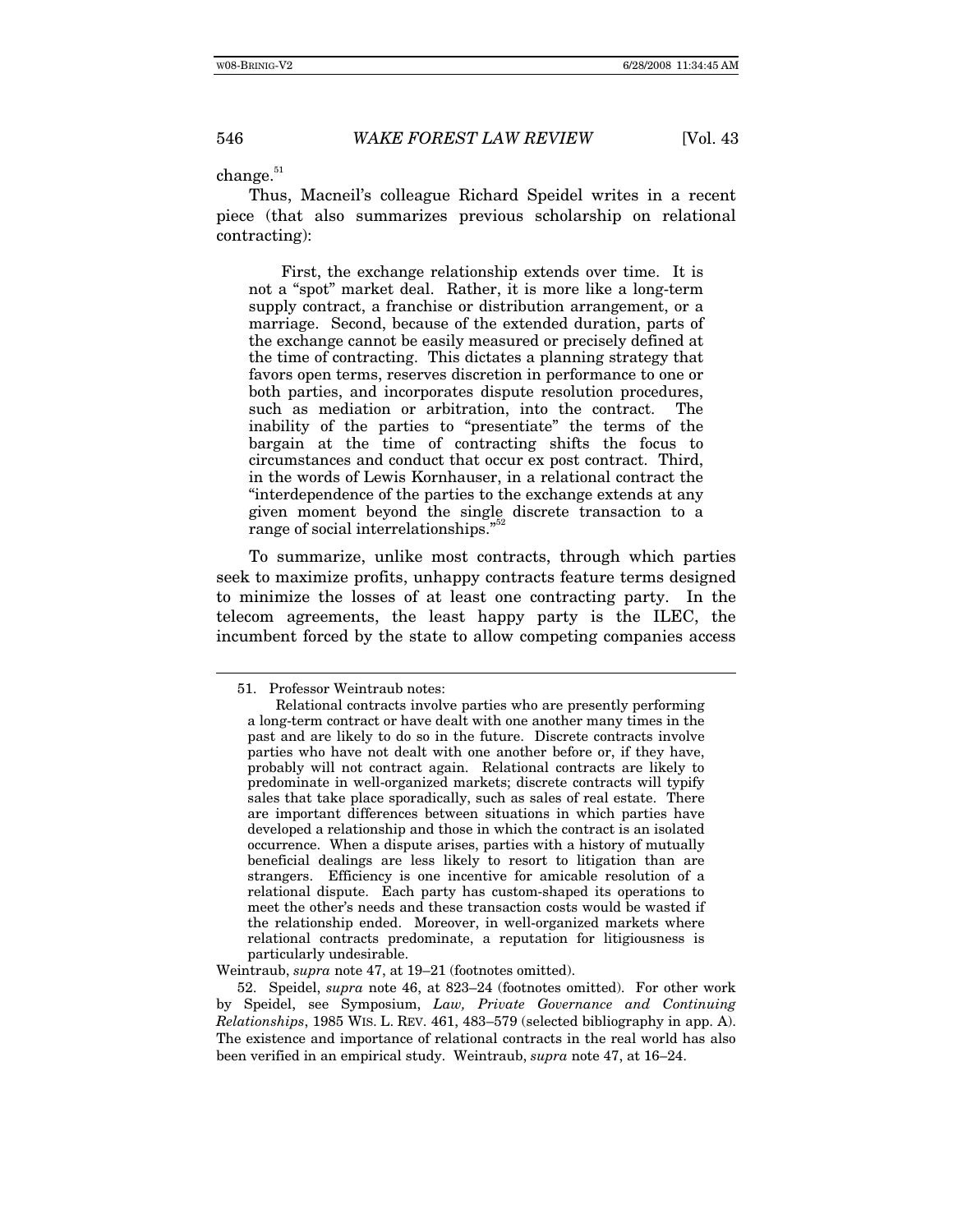not only to the local market but also to equipment and services. The goals of the ILEC (in addition to being profitable generally) are to minimize conflict, minimize money spent (particularly transaction costs), and minimize the impact on the firm of doing business with CLECs. The terms of the interconnection agreements are constrained by the need to get the approval of the local public utility commission.<sup>53</sup> Because the contracts (and any amendments) are required to be filed in one place, and because all subsequent disputes are to be litigated in federal district court in the state of contracting, it would theoretically be possible to get a complete set of these agreements. In the interest of time, I focused on one state and one ILEC, SBC (formerly known as Ameritech and as Michigan Telephone). This group of contracts was attractive because they were all available for downloading from the SBC website, $54$  and because the proceedings of the Michigan Public Service Commission were also all available on its website.<sup>5</sup>

Though one spouse must ultimately file for divorce, spouses typically do not do so joyously or with thought of great profit, but reluctantly, fearfully, and with some sadness.<sup>56</sup> Typically, as noted above, it is the woman who actually files for divorce, $57$  and there is some evidence that they, more often than their husbands, are the ones who "want out."58 Divorce is usually a last resort, an admission that one has made a mistake or that difficulties just could not be worked out. Divorce is the lesser of two evils (the greater seen as staying married).<sup>59</sup> The contract itself is another step towards

 <sup>53. 47</sup> U.S.C. § 252 (2000).

 <sup>54.</sup> AT&T Regulatory Documents, http://www.att.com/search/regulatory.jsp ?category=INTERCONNECTION\_AGREEMENTS/MICHIGAN (last visited Mar. 2, 2008).

 <sup>55.</sup> Michigan Public Service Commission, Schedules, Agendas, and Minutes, http://www.cis.state.mi.us/mpsc/orders/minagen.htm (last visited Mar. 2, 2008).

 <sup>56.</sup> Interestingly, this situation parallels with some wedding ceremonies. *See, e.g.*, Manchester City Council, How to Arrange a Marriage, http://www.manchester.gov.uk/site/scripts/documents\_info.php?documentID=64 4 (last visited Mar. 2, 2008); Traditional Christian Wedding Ceremony, http://jstephenconn.com/page8.html (last visited Mar. 28, 2008) ("[Marriage] is therefore not to be entered into unadvisedly or lightly; but reverently, discreetly, advisedly and in the fear of God.")

 <sup>57.</sup> Margaret F. Brinig & Douglas W. Allen, *"These Boots Are Made for Walking": Why Most Divorce Filers Are Women*, 2 AM. L. & ECON. REV. 126, 126– 27 (2000). Seventy-eight percent of the divorce filings in the Johnson County sample were by women. *Divorce Settlements*, *supra* note 4, at 250–51.

 <sup>58.</sup> Sanford Braver et al., *Who Divorced Whom? Methodological and Theoretical Issues*, 20 J. DIVORCE & REMARRIAGE 1, 7 (1993).

 <sup>59.</sup> *See, e.g.*, Elisabeth M. Landes, *Economics of Alimony*, 7 J. LEGAL STUD. 35, 37 (1978).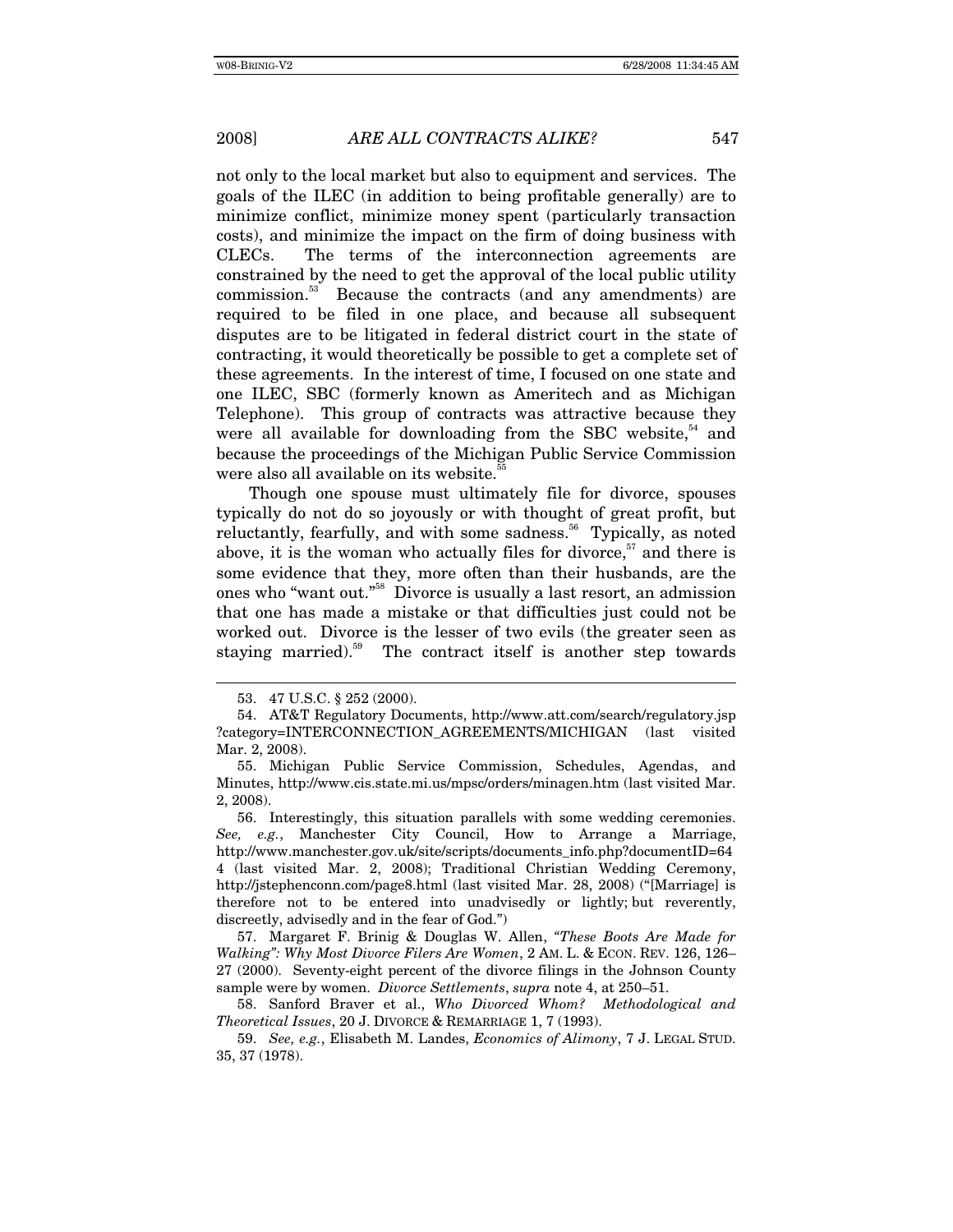# 548 *WAKE FOREST LAW REVIEW* [Vol. 43]

admitting failure. The goals may be to shorten the waiting period, $60$ to prove that divorce is sought (or at least uncontested) by both, $61$ and to establish some financial or other certainty for a dependent spouse.<sup>62</sup> Divorce agreements are filed during the divorce proceedings with the clerk of court and, because they are incorporated into a final decree, kept with the court's record for each case. After divorce, these agreements, along with all the other proceedings and discovery in the case, may be a matter of public record.<sup>63</sup>

Thus, both the telecom agreements and the divorce stipulations involve relational contracts made subject to governmental supervision. The overwhelming bulk of the parties were able to reach agreements in both cases: only eleven percent of the telecom agreements were not consensual, and only twelve percent of the divorce cases did not result in stipulations. $64$  The situations were not identical, however. Most obviously, the telecom agreements involve commercial enterprises, sometimes large ones. The family contracts were always made between husband and wife, though the ones examined here all involved their minor children as well. Moreover, the telecom agreements, while reluctantly executed by the incumbents (in our case, SBC), were enthusiastically approached by the local competing companies, or CLECs. In many cases of divorce, neither party is enthusiastic about obtaining an agreement. In many cases, the spouses may approach divorce itself reluctantly, and may only make an agreement because the alternative, litigating, is worse. The less happy nature of the divorce contract also affects post-divorce results: these cases averaged nearly two negative post-divorce contacts with the court compared to an average of slightly less than one negative post-agreement contact with the Public Service Commission or court in the telecom cases.<sup>65</sup>

 <sup>60.</sup> *See, e.g.*, VA. CODE ANN. § 20-91(9)(a) (2004) (allowing for divorce after a six-month separation when the parties have entered into a separation agreement and have no minor children).

 <sup>61.</sup> *See, e.g.*, IOWA CODE ANN. § 598.8.2.a(1) (West 2001) (allowing couples with a written agreement to obtain a decree of dissolution without a hearing).

 <sup>62.</sup> *Cf.* PRINCIPLES OF THE LAW OF FAMILY DISSOLUTION, *supra* note 21, §  $4.02(3)$  ("The objective of this Chapter is to allocate property by principles ... that are consistent and predictable in application."); *Id.* § 7.02 cmt. b ("Agreements also give parties greater certainty about the future, and about the consequences of their actions.").

 <sup>63.</sup> *See, e.g.*, IOWA CODE ANN. § 236.10 (West 2000 & Supp. 2007) (domestic abuse files); *Id.* § 22.3A (open records law generally).

 <sup>64.</sup> *Divorce Settlements*, *supra* note 4, at 266; *Telecommunications Agreements*, *supra* note 3, at 23.

 <sup>65.</sup> *Divorce Settlements*, *supra* note 4, at 266; *Telecommunications Agreements*, *supra* note 3, at 43 n.34.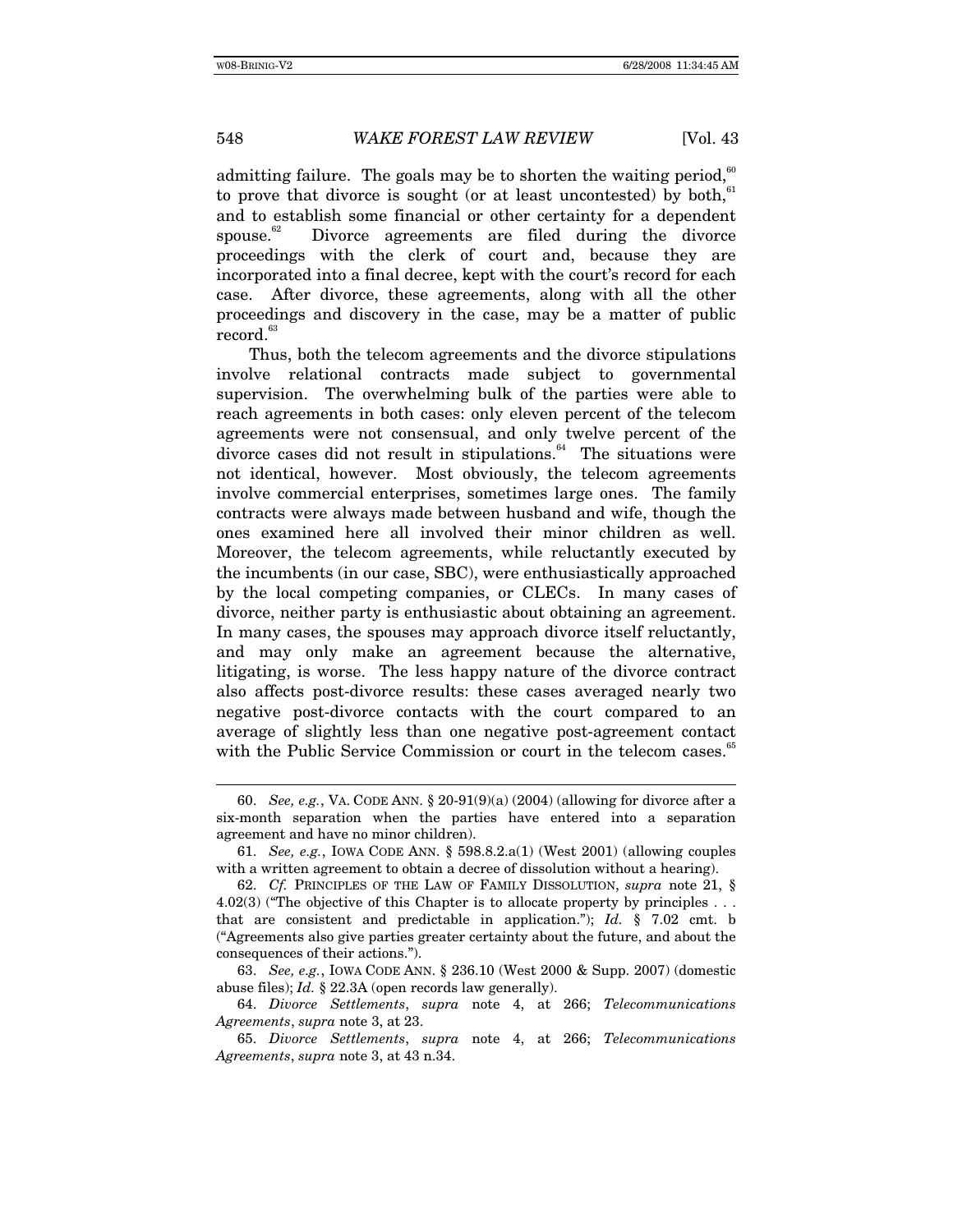About thirty percent of the divorce cases had post-divorce modifications, while nearly two-thirds of the telecom cases featured subsequent amendments.<sup>66</sup> Both of these percentages were considered positive adjustments to changing circumstances.<sup>67</sup>

Both sets of bargaining units used power to their advantage, though power had a different meaning in the two contexts. In the telecom cases, power was characterized sometimes by pure size: whether or not the company was publicly traded or how many employees it had. Sometimes the power seemed to be political: the companies that reached more generous bargains with SBC tended to be those located within the state of Michigan.<sup>68</sup> In the family law context, power sometimes meant higher income or more substantial individual assets.<sup>69</sup> In many cases, though, the better terms seemed to stem not from the parties but from the attorneys who were more experienced in family law.<sup>70</sup> (This, of course, may be directly related to wealth, or perhaps a better knowledge of the family law community.) Education, which might have indicated greater earning capacity for spouses ending marriages, did not appear to predict contract terms. (That is, it was not statistically significantly correlated with any terms.)

### *A. Closer Comparison: Litigate Versus Settle*

The commercial and family law contexts differed substantially in one area. The arbitrate/reach agreement split in the telecom cases does not parallel the decision to go to divorce court as opposed to settling a divorce case. Arbitration seems to be correlated with power—publicly held parties, longer payment terms, longer initial terms, more flexible terms for disputed amounts, and broad general statements rather than minutia as in the thirteen-state agreements. The agreements that resulted in arbitration tended (at .05) to be written earlier than other agreements in our sample, and therefore had simply endured longer, which could possibly account for there being both more positive and more negative entries in the PSC minutes.<sup>71</sup> The frequency of interaction could also indicate more feelings of security about access to the PSC (which also held the arbitrations, of course).

In family law, the decision to litigate rather than settle is more

 <sup>66.</sup> *Divorce Settlements*, *supra* note 4, at 266; *Telecommunications Agreements*, *supra* note 3, at 23.

 <sup>67.</sup> *See Divorce Settlements*, *supra* note 4, at 253; *Telecommunications Agreements*, *supra* note 3, at 14.

 <sup>68.</sup> *Telecommunications Agreements*, *supra* note 3, at 13.

 <sup>69.</sup> *Divorce Settlements*, *supra* note 4, at 250.

 <sup>70.</sup> *Id*. at 253.

 <sup>71.</sup> *Telecommunication Agreements*, *supra* note 3, at 29–30.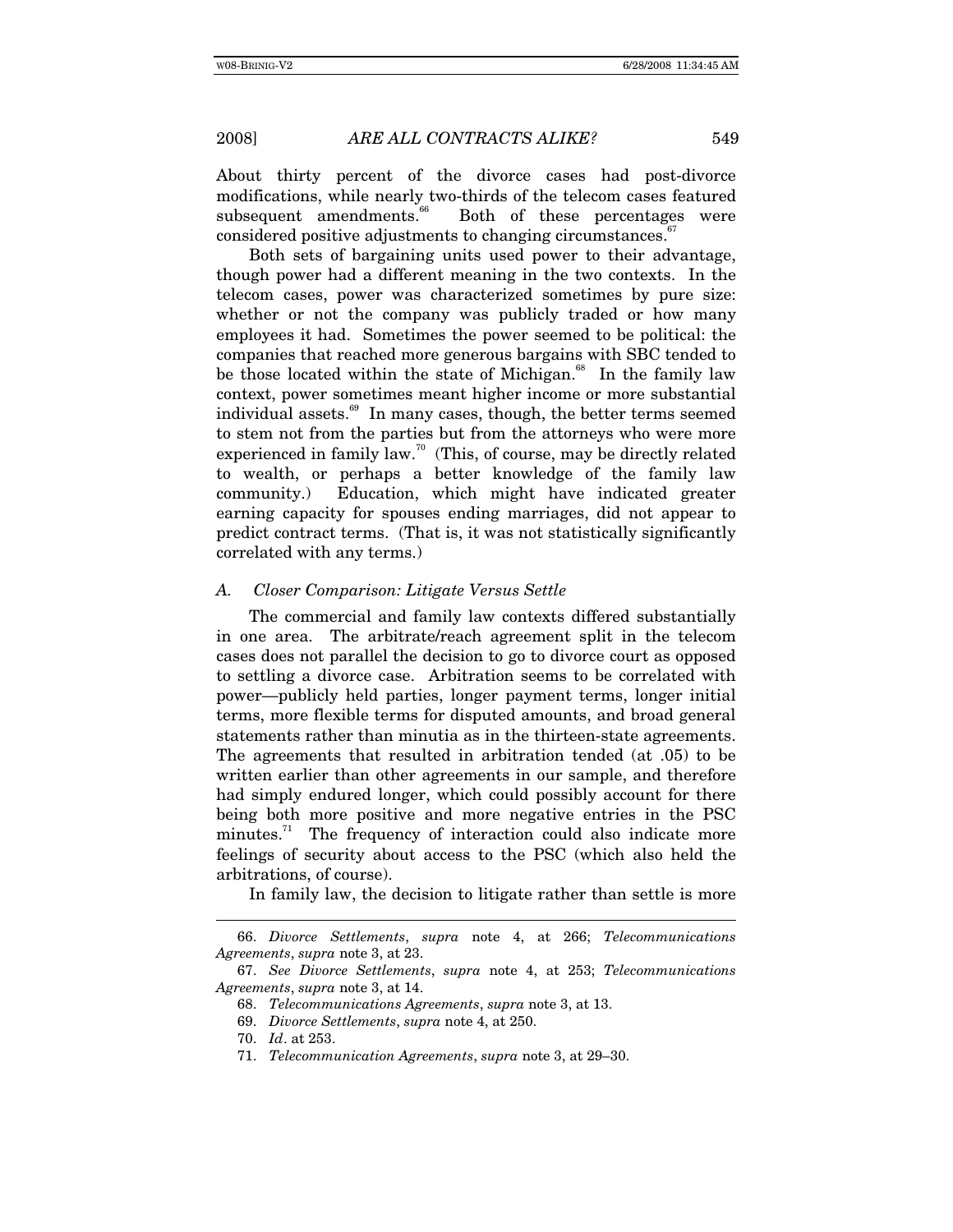## 550 *WAKE FOREST LAW REVIEW* [Vol. 43]

closely connected with fault grounds than with traditional indicators of power such as income. Not surprisingly, litigation results in more motions (both before and after divorce). Less obviously, the parents who litigate their divorce are very unlikely to provide for their children's college education or to provide for generous visitation by the non-custodial parent.<sup>72</sup> (In either case, this could be because they dislike each other so much they are willing to sacrifice their child's well-being.) The presence or absence of fault grounds is also unrelated to traditional power. Fault is, however, correlated positively with the presence of a religious upbringing clause in the settlement agreement.<sup>73</sup> Perhaps more significantly, it is negatively related to terms providing for college education, maintaining life insurance, or providing for adjustment if there are changes in income (all provisions that would benefit the couple's children, who are certainly not parties to the agreement and frequently have nothing to do with their parents' marital problems).<sup>74</sup> Like cases that cannot settle (and perhaps because of the greater litigation associated with fault grounds), cases that begin with fault result in more pre- and post-divorce motions. Fault is thus probably a key difference between the two types of contracts. It is unclear from this evidence whether it is the emotional content of fault grounds—the essential violation of marital trust—that makes these cases different, or whether fault is merely a (powerful) symptom of a bad prior relationship preceding the contract (as opposed to one that is begun with no such bad prior history). It might be possible to tease out the real culprit here with a study of business contracts, some of which were preceded by a prior bad contracting experience between the parties, some not.<sup>75</sup> For example, theoretically the same firm

 <sup>72.</sup> *Divorce Settlements*, *supra* note 4, at 254, 265.

 <sup>73.</sup> *Id*. at 252, 265.

 <sup>74.</sup> *Id*. at 264–66 tbl.II.

 <sup>75.</sup> To the extent that we can tell from the current study, the "prior bad relationship" story is not inconsistent with the results. For example, AT&T, MCI, and GTE were all involved in litigation against SBC's predecessors under the Telecommunications Act of 1996. These three firms also have the largest number of post-contractual negative contacts. AT&T, which had nine negative contacts, was involved on opposite sides of litigation with Michigan Bell, SBC's predecessor. AT&T Info. Sys. v. FCC, 854 F.2d 1442 (D.C. Cir. 1988). Since the 1996 Act, it has joined or begun six different lawsuits against SBC (or Ameritech). AT&T Corp. v. Iowa Util. Bd., 525 U.S. 366 (1999) (naming Ameritech as a party); Ill. Bell Tel. Co. v. WorldCom Tech., Inc., 179 F.3d 566 (7th Cir. 1999); Mich. Bell Tel. Co. v. Strand, 26 F. Supp. 2d 993 (W.D. Mich. 1998); Ind. Bell Tel. Co. v. McCarty, 30 F. Supp. 2d 1100 (S.D. Ind. 1998); AT&T Commc'n of Mich., Inc. v. Mich. Bell Tel. Co., 60 F. Supp. 2d 636 (E.D. Mich. 1998); MCI Telecomm. Corp. v. Ill. Bell Tel. Co., No. 97 C 2225, 1998 WL 156678 (N.D. Ill. Mar. 31, 1998). GTE, involved in six negative PSC contacts, was involved in a suit against Michigan Bell both before and after the 1996 Act.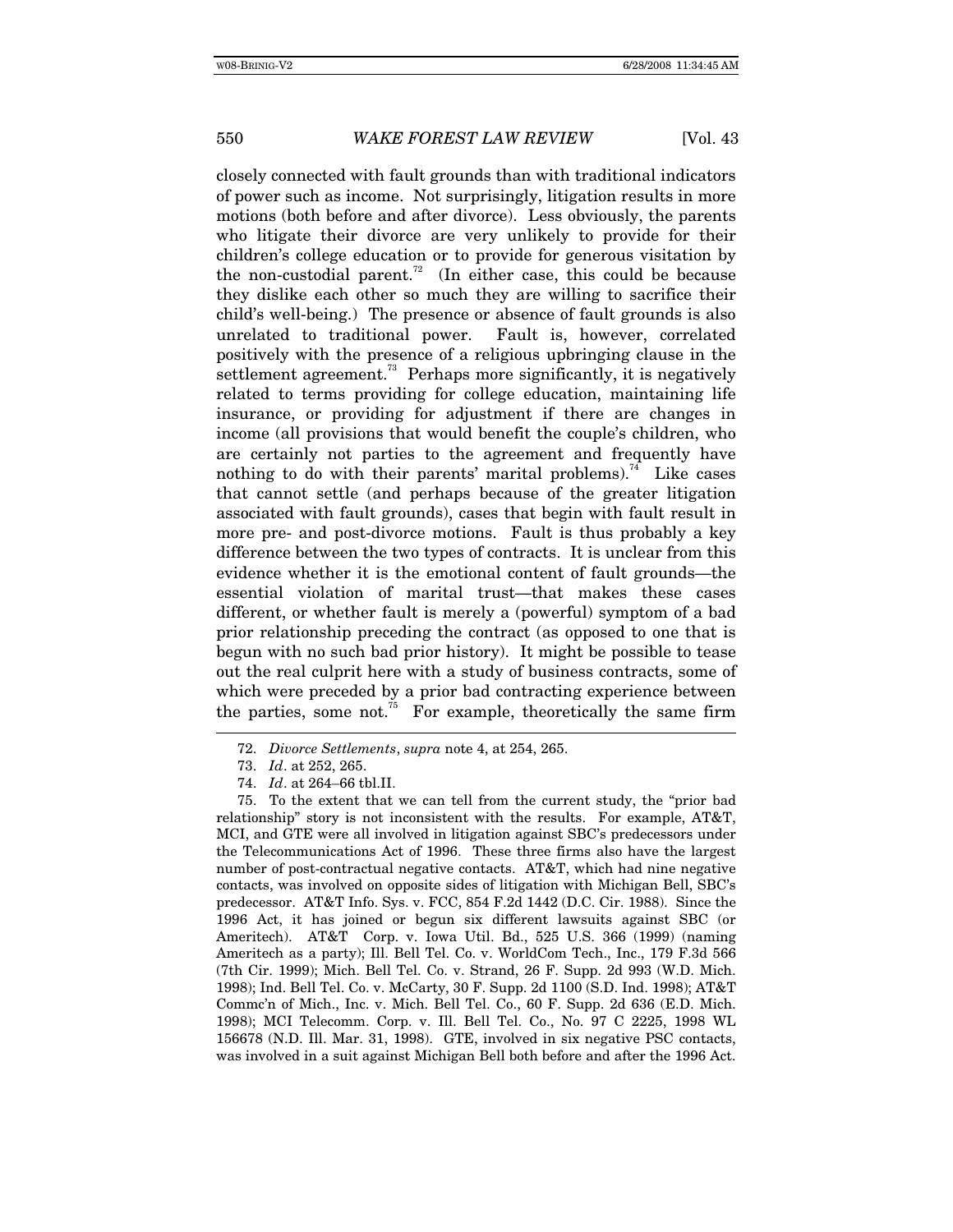1

## 2008] *ARE ALL CONTRACTS ALIKE?* 551

might license patents voluntarily and because a court ordered licensing. If the resulting licensing agreements were studied and compared (both as to contents and later durability), the two groups might produce differences similar to the differences in the fault divorce cases compared to those which did not reveal fault.

An observer steeped in the Alternative Dispute Resolution ("ADR") literature would hypothesize that open-ended, or more relaxed, terms might signal the basic trust needed for a relationship to adjust well over time. In fact, this turns out to be so, at least for obviously financial terms, such as bank-related clauses in the telecom agreements<sup>76</sup> and child support arrangements<sup>77</sup> in the divorce cases. However, terms related to custody, and generous amounts of time given to each parent, surprisingly turned out to predict absolutely nothing about the agreement itself, nor about the parties' abilities to adjust.

### *B. Thirteen-State Contracts: The Separate Spheres Solution*

A number of the Michigan contracts were thirteen-state agreements, negotiated with SBC for their entire territory. Although these companies all expanded beyond more than one state in terms of size, the resulting agreements demonstrate the much

 76. Such terms include the time within which the ILEC needed to be notified of the CLEC's bank and the time within which the ILEC needed to be notified of a change in bank, in addition to the extension of credit after the CLEC provided facilities, bandwidth, or services.

 77. These terms include adjustments in child support related to the age of the child or children, adjustments related to the income of either or both parties, and other explicit adjustment provisions.

Sw. Bell Corp. v. FCC, 896 F.2d 1378 (D.C. Cir. 1990); Mich. Bell Tel. Co. v. Engler, 72 F. App'x 380 (6th Cir. 2003). The most litigious, both before and after the 1996 Act, has been MCI WorldCom (with twelve negative PSC appearances). Prior to the Act came Illinois Bell Telephone Co. v. FCC, 988 F.2d 1254 (D.C. Cir. 1993) and MCI Telecommunications Corp. v. FCC, 917 F.2d 30 (D.C. Cir. 1990). Since the Act, MCI WorldCom has been involved in several cases. Mich. Bell Tel. Co. v. MCI MetroAccess Transmission Servs., Inc., 128 F. Supp. 2d 1043 (E.D. Mich. 2001) (regarding fax change orders); MCI Telecomm. Corp. v. Mich. Bell Tel. Co., 79 F. Supp. 2d 768 (E.D. Mich. 1999) (regarding performance benchmarks and local loop access); Mich. Bell Tel. Co. v. Strand, 26 F. Supp. 2d 993 (W.D. Mich. 1998) (regarding a "common transport" regulation); Mich. Bell Tel. Co. v. MFS Intelnet of Mich., 16 F. Supp. 2d 828 (W.D. Mich. 1998) (regarding reciprocal calls). Since the 1996 Act, these three companies have carried the burden of litigation that also benefits smaller carriers. For example, in the current case of Law Offices of Curtis V. Trinko, L.L.P. v. Bell Atlantic*,* 305 F.3d 89 (2d Cir. 2002), *cert. granted in part sub nom*. Verizon Commc'ns Inc. v. Law Offices of Curtis V. Trinko, L.L.P., 538 U.S. 905 (2003), AT&T is the real party in interest. Conversation with Professor Herbert Hovenkamp, University of Iowa College of Law, in Iowa City, Iowa (Feb. 17, 2004).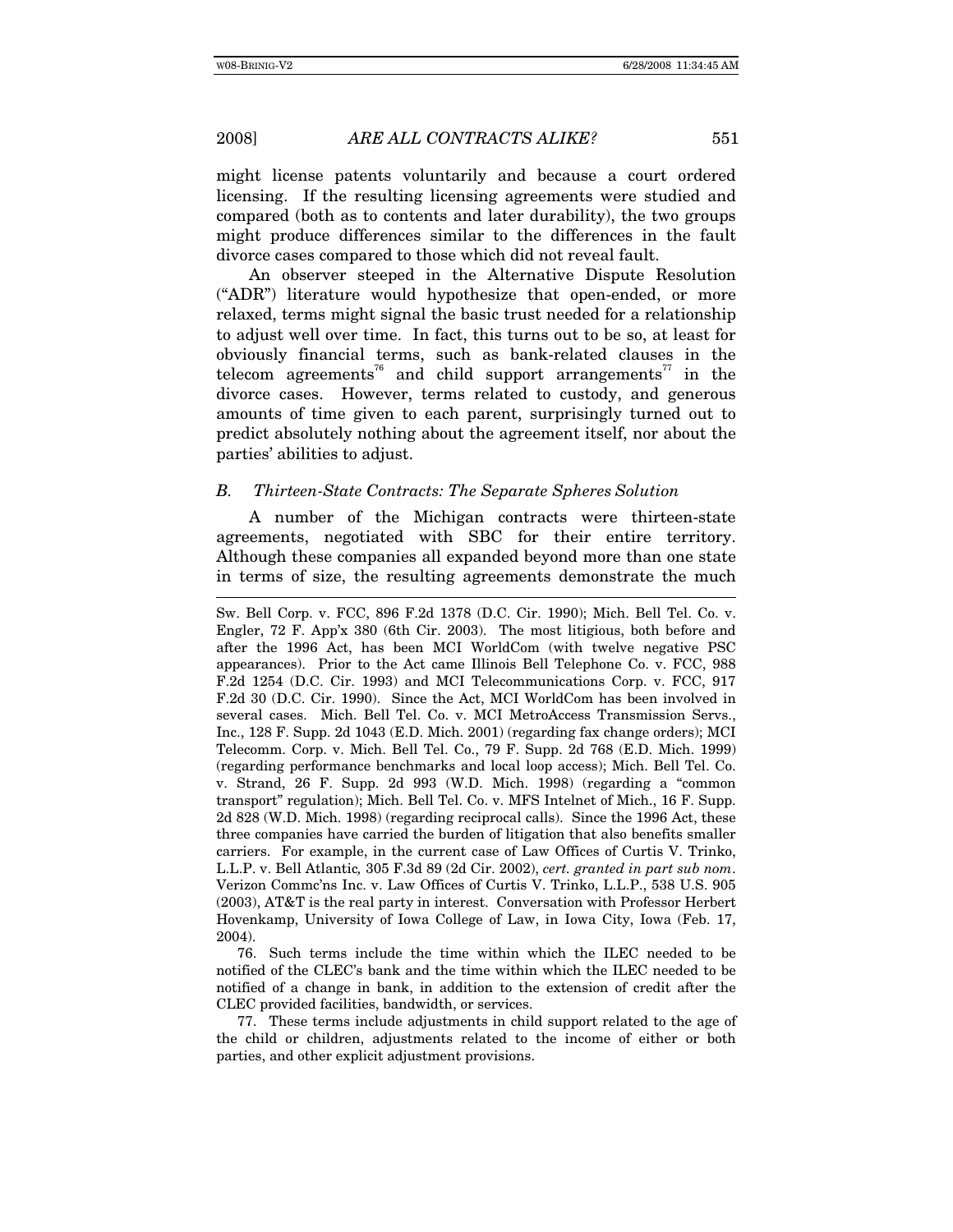## 552 *WAKE FOREST LAW REVIEW* [Vol. 43

greater power of SBC than the CLEC in question. Being a thirteenstate agreement as opposed to one uniquely negotiated for Michigan was positively correlated with a number of characteristics. These contracts are significantly and positively related to various formal procedures, including longer periods for negotiation, longer periods of extension specified, longer notice to be given before termination for breach, more complicated and lengthier contracts, and ADR specified as a dispute resolution procedure.<sup>78</sup>

The thirteen-state agreements were negatively related to a number of power-demonstrating characteristics, such as publicly held status, place of business in Michigan, initial term length, number of required meetings, number of days to request renegotiation of non-renewal, number of days to pay sums due, and number of days to notify of the CLEC's bank and change of that bank.79 There were also fewer positive or negative entries in the PSC minutes for this group of contracts, perhaps reflecting a lack of confidence that appearances before the PSC would be fruitful (though these were also more recent contracts at  $.05$  level).<sup>80</sup> Though this was not a significant correlation, the sign on amendments of the agreement was also negative.

## *C. Full Custody to Mothers and Child-Support by Fathers: Another Separate Spheres Solution*

As noted above, a return to very traditional arrangements was the hallmark of Lundberg and Pollak's unhappy couples. Traditional marriages, where the wife did not work outside the home, might present the opportunity for a return to traditional roles upon divorce. In these relationships, the wives would continue to care for children, and the husbands would stop participating in household affairs and simply pay child support and alimony. But since most married women now work outside the home<sup>81</sup> (particularly in Iowa, which has one of the highest rates of twoearner couples in the country),<sup>82</sup> and very little alimony is awarded anywhere, and particularly not in Iowa, a post-divorce "separate spheres" model looks unrealistic. However, in 2002 it might still have been possible, at least in the parenting sense. Regardless of

 <sup>78.</sup> *Telecommunications Agreements*, *supra* note 3, at 23–24.

 <sup>79.</sup> *Id*. at 23–24 tbl.I, 25 tbl.II.

 <sup>80.</sup> *Id*. at 29–30.

 <sup>81.</sup> FRANCINE D. BLAU ET AL., THE ECONOMICS OF WOMEN, MEN AND WORK 85 (4th ed. 2002) (showing sixty percent in 2000).

 <sup>82.</sup> *See* Lifestyle Statistics: Percent of Married-Couple Families with Both Husband and Wife in the Labor Force (2004), http://www.statemaster.com/graph/lif\_per\_of\_mar\_fam\_wit\_bot\_hus\_and\_wif\_in \_the\_lab\_for-both-husband-wife-labor-force.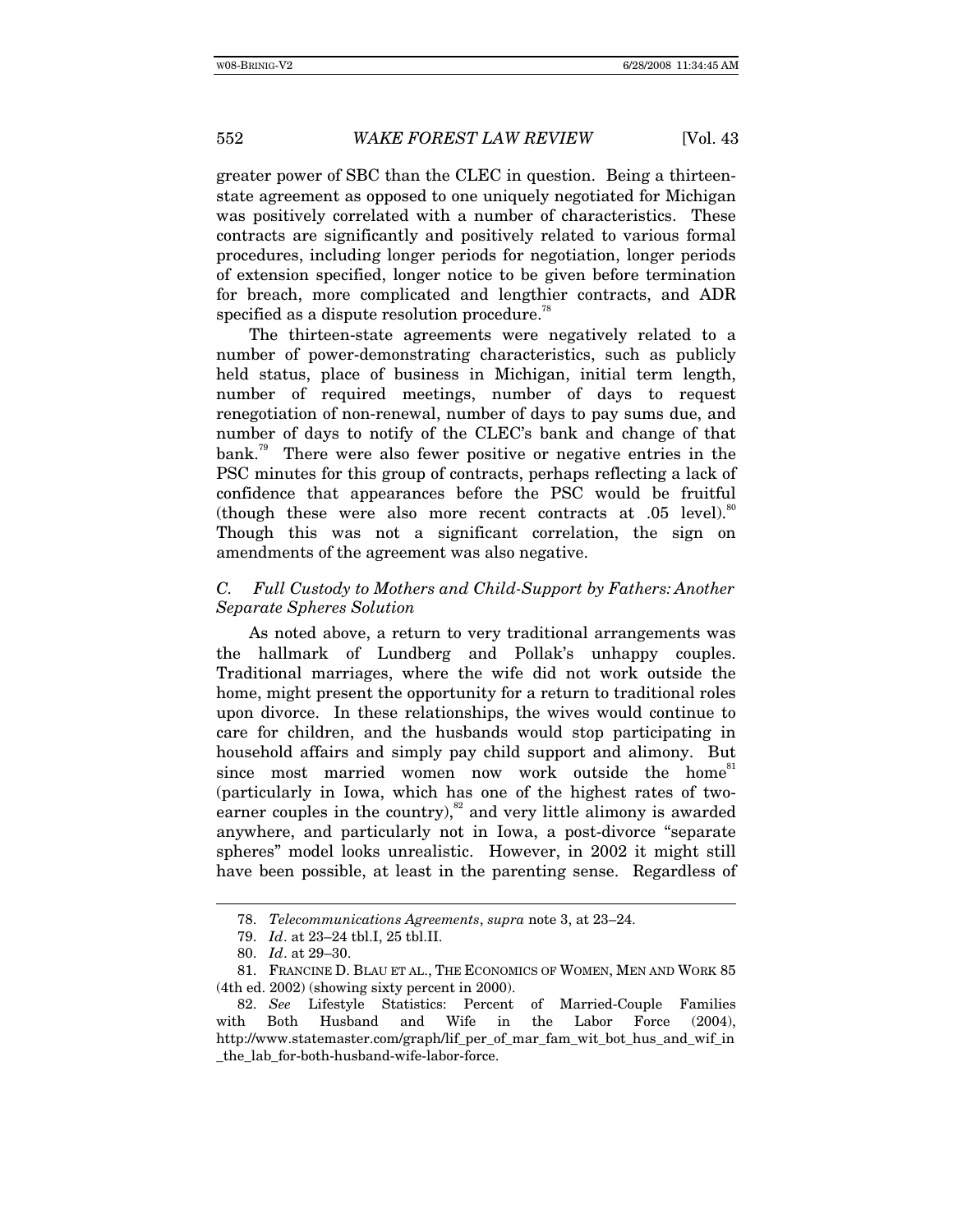how much time fathers spent with their children before separation, there may be very traditional and gendered patterns upon divorce.

In fact, although nearly all (90%) of the divorces involved "joint legal custody,<sup> $38$ </sup> and 69% involved generous sharing of custody, only 7.1% (ten cases) had approximately equal time shares,  $^{84}$  and "[o]nly another 10 cases had father custody. $\overline{555}$  This means that the vast majority (roughly eighty-six percent) featured primary maternal physical custody.<sup>86</sup> The agreements varied widely in their treatment of visitation: some did not include schedules at all, while others had very complex visitation schedules (up to twenty-one paragraphs of treatment). The more complicated the schedule, the less likely that one parent had "sole custody," and the more likely that the attorneys involved were very experienced with other cases in the sample. These complicated schedules were also related to having provisions specifying religious upbringing and education.

"Generous sharing" means that most divorce settlements provided for each parent to get some reasonable share of physical custody. Complete loss of custody occurred in only a few extreme cases.<sup>87</sup> Additionally, a number of the agreements provided that the custodial parent could not move the children out of a specified area (sometimes the metropolitan area, sometimes within 50 or 100 miles, sometimes out of state) without the relocation becoming a

In contrast, Michael Newdow, the plaintiff in the recent Supreme Court case of *Elk Grove Unified School District v. Newdow*, did not have prudential standing to attack the pledge of allegiance under the Establishment Clause because his wife had "*sole* legal custody as to the rights and responsibilities to make decisions relating to the health, education and welfare of 'her daughter.'" Elk Grove Unified Sch. Dist. v. Newdow, 542 U.S. 1, 14 (2004) (internal quotations omitted).

1

 <sup>83.</sup> IOWA CODE ANN. § 598.41(5) (2001) provides:

Joint physical care may be in the best interest of the child, but joint legal custody does not require joint physical care. . . . If one joint custodial parent is awarded physical care, the parent responsible for providing physical care shall support the other parent's relationship with the child. Physical care awarded to one parent does not affect the other parent's rights and responsibilities as a joint legal custodian of the child. Rights and responsibilities as joint legal custodian of the child include, but are not limited to, equal participation in decisions affecting the child's legal status, medical care, education, extracurricular activities, and religious instruction.

 <sup>84.</sup> *Divorce Settlements*, *supra* note 4, at 251.

 <sup>85.</sup> *Id.*

 <sup>86.</sup> *Id.*

<sup>87.</sup> *Id.* at 261. For data describing different variables in cases resulting in sole custody arrangements or with less than thirty percent of the time going to the noncustodial spouse, see Table II, *infra*.

About a quarter of these involved allegations of abuse of a child or the other parent. *Id.* at 261 n.87.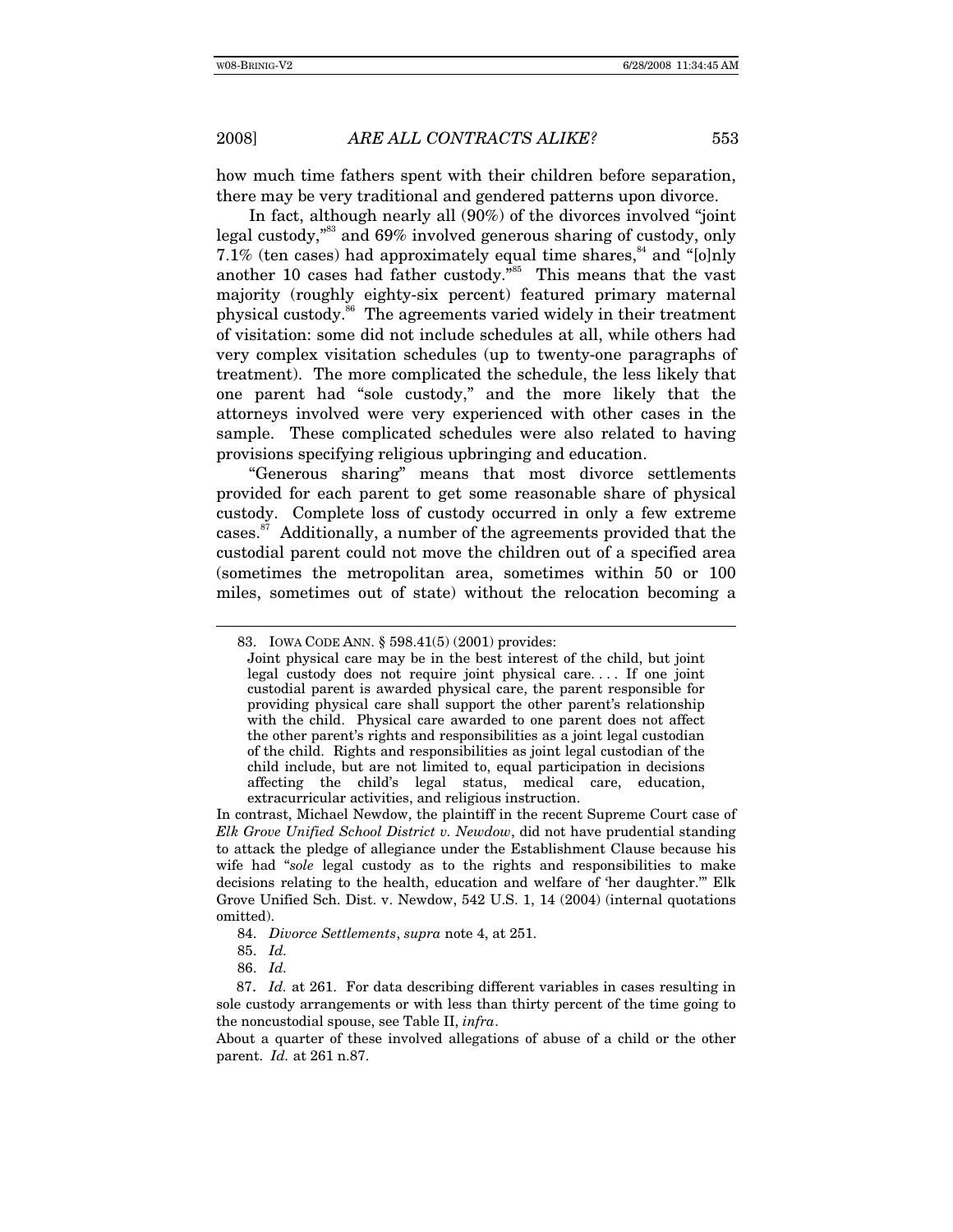554 *WAKE FOREST LAW REVIEW* [Vol. 43

change of circumstances requiring reassessment of custody.<sup>88</sup> For a noncustodial parent, the greatest fear may well be losing touch with one's children by having them move away.

| <b>Variables</b> |         |       |        |              |                   |        |
|------------------|---------|-------|--------|--------------|-------------------|--------|
| Entered on       |         |       |        |              |                   |        |
| Step 1           | B       | S.E.  | Wald   | df           | Sig.              | Exp(B) |
| Age              | .122    | .080  | 2.297  | 1            | .130              | 1.129  |
| difference       |         |       |        |              |                   |        |
| Number of        | $-.151$ | .359  | .178   | $\mathbf{1}$ | .673              | .859   |
| minor            |         |       |        |              |                   |        |
| children         |         |       |        |              |                   |        |
| Fault            | 1.320   | .665  | 3.946  | $\mathbf{1}$ | .047              | 3.744  |
| grounds for      |         |       |        |              |                   |        |
| divorce          |         |       |        |              |                   |        |
| Substantial      | $-.650$ | .769  | .714   | $\mathbf{1}$ | .398              | .522   |
| assets           |         |       |        |              |                   |        |
| Joint            | .970    | .763  | 1.615  | $\mathbf{1}$ | .204              | 2.638  |
| physical         |         |       |        |              |                   |        |
| custody          |         |       |        |              |                   |        |
| Case             | $-679$  | .672  | 1.022  | $\mathbf{1}$ | $\overline{.312}$ | .507   |
| resolved by      |         |       |        |              |                   |        |
| agreement        |         |       |        |              |                   |        |
| Complicated      | $-.369$ | .099  | 14.039 | $\mathbf{1}$ | .000              | .691   |
| custody          |         |       |        |              |                   |        |
| arrangement      |         |       |        |              |                   |        |
| Provision        | $-.567$ | .653  | .755   | $\mathbf{1}$ | .385              | .567   |
| concerning       |         |       |        |              |                   |        |
| removal of       |         |       |        |              |                   |        |
| child from       |         |       |        |              |                   |        |
| state            |         |       |        |              |                   |        |
| Constant         | .228    | 1.213 | .035   | $\mathbf{1}$ | .851              | 1.256  |

TABLE II – VARIABLES IN THE EQUATION SOLE CUSTODY ARRANGEMENT

Also, "[p]rovisions limiting or suggesting changes when the custodial spouse relocated were more common when the wife was older when she married, when the couple had assets of more than \$100,000 and when the husband possessed independent wealth."<sup>89</sup> The first correlation suggests that these wives might be more mobile, while the last two suggest that there might be property in Iowa that would be difficult for the non-custodial parent to leave behind.

This observation relates to our original prediction that parties select contract terms to minimize potential losses. Unlike the

1

 <sup>88.</sup> *Id.* at 261.

 <sup>89.</sup> *Id.* at 254.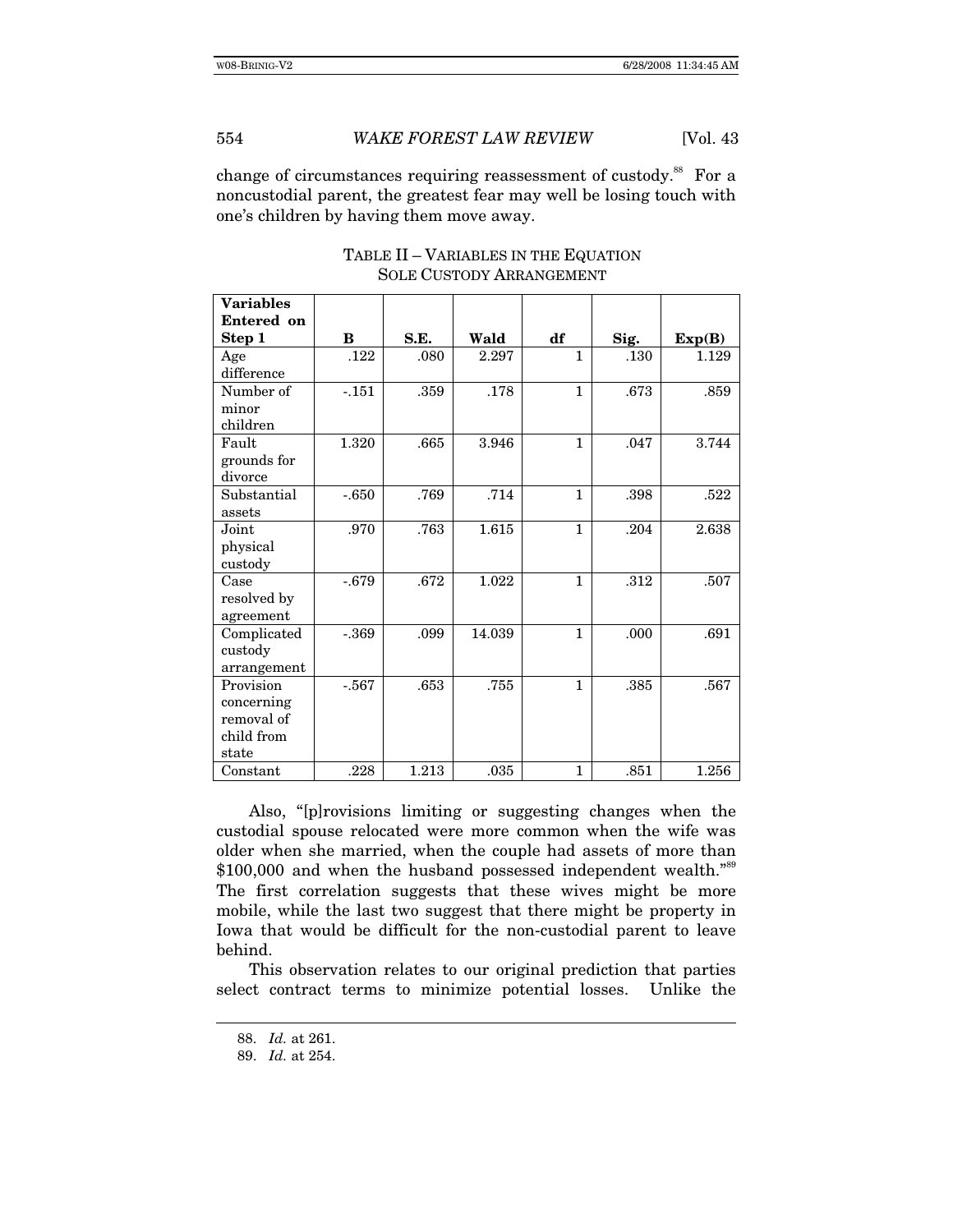## 2008] *ARE ALL CONTRACTS ALIKE?* 555

commercial franchise contract with which it shares many features, the separation agreement (or stipulation) typically cannot last for a short time specified in advance, thus reducing the risk of big losses. When children are involved, provisions for their custody and support must control during their minority, $90$  in the analyzed cases at least four years.

However, many of the contracts in the Johnson County sample contained other terms that suggest the parties were trying to minimize their losses. For example, were the matter to be relitigated at a later date, the provisions for automatic adjustments (for age or income) would minimize the possibility of getting a larger (to the noncustodial spouse) or smaller (to the custodial spouse) child support award. In other words, these provisions reduce the variance in the amount of future child support.<sup>91</sup>

Other contract provisions further insulate one or both spouses from future losses. In the Johnson County contracts, "[a]ll alimony awards that were agreed to (and, remember, there were only 8 of these) were for fixed periods (in only two cases for more than 60 months, and one of these was for \$1 per month)."<sup>92</sup> For the payor spouses (all husbands), this short term would limit their exposure, potentially for the remainder of their working careers.

### **CONCLUSIONS**

Relational contracts entered into under less than happy circumstances differ from more common contracts. They are drawn to minimize loss rather than maximize gain. As the parties approach equal size, more terms are left open and terms become

 <sup>90.</sup> Courts invalidate provisions designed to remove judicial oversight from child support or custody cases. *See, e.g.*, Anthony v. Anthony, 204 N.W.2d 829 (Iowa 1973) (holding that an agreement by a custodial parent to waive child support in return for a promise by the noncustodial parent not to exercise visitation rights was void as contrary to public policy). *See also* IOWA CODE ANN.  $\S$  598.21(8) (West 2001) ("[A] modification of a support order ... is void unless the modification is approved by the court, after proper notice and opportunity to be heard is given to all parties to the order, and entered as an order of the court."); Goodpasture v. Goodpasture, 371 S.E.2d 845 (Va. Ct. App. 1988).

 <sup>91.</sup> For a discussion of the reduction of variance in the context of the parol evidence rule, see Eric A. Posner, *The Parol Evidence Rule, the Plain Meaning Rule, and the Principles of Contractual Interpretation*, 146 U. PA. L. REV. 533, 543 (1998):

This alternative characterization would not affect the analysis for parties that are risk-averse, since such parties are willing to pay for a reduction in variance. Even risk-neutral parties would prefer the reduction in variance because the uncertainty of the legal decision in case of a dispute would cause parties to incur greater litigation costs than they would if the legal decision could be accurately predicted.

<sup>92</sup>. *Divorce Settlements, supra* note 4, at 261.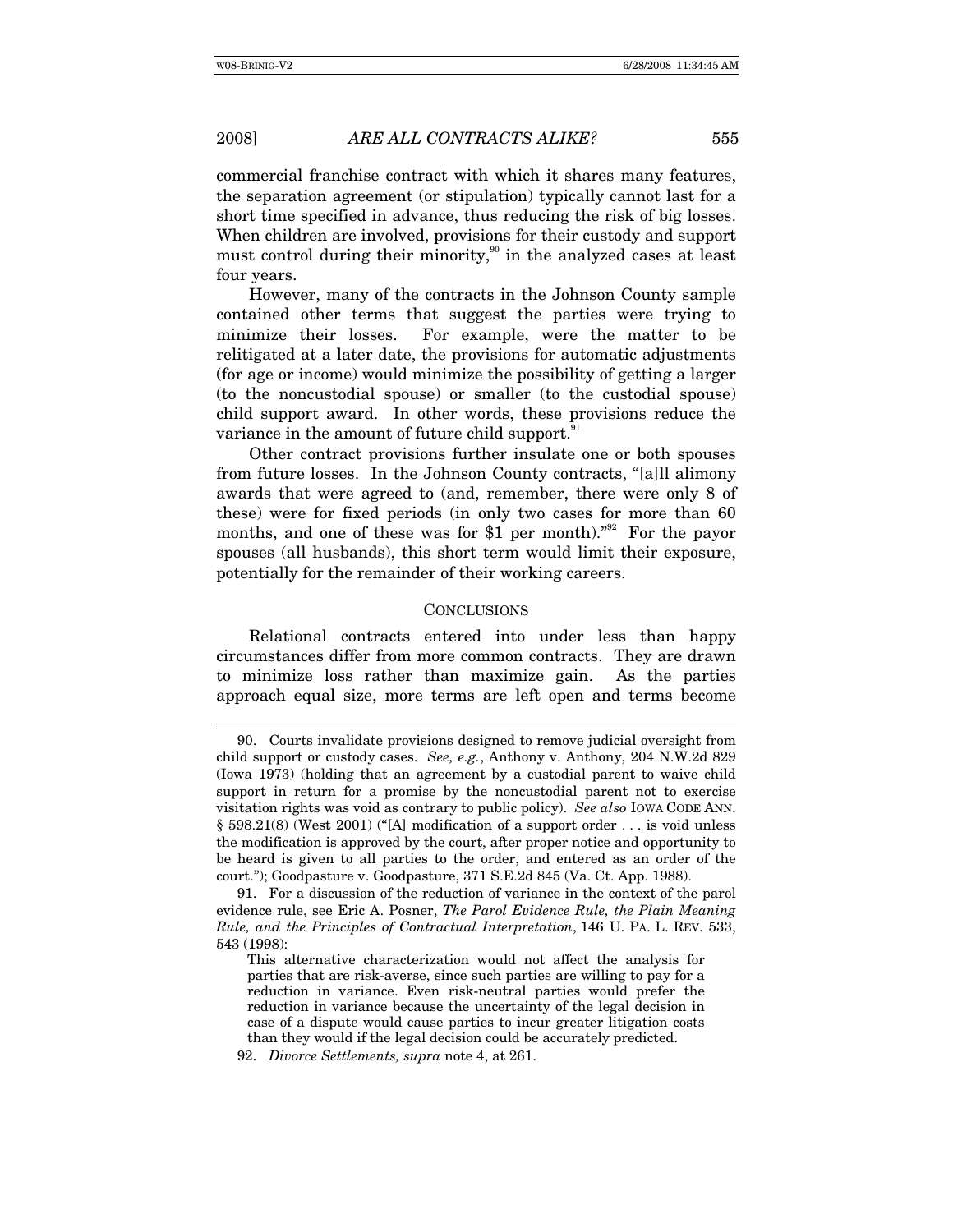## 556 *WAKE FOREST LAW REVIEW* [Vol. 43

longer. These observations include both the commercial contracts studied and the family contracts. Yet the two realms differ in one important respect. Fault plays an important role in the divorce cases (perhaps not so much because private lives are involved, but because marriages are breaking up, that is, relationships are ending as the contracts are beginning). $93$  Fault makes the contracts much less durable and inhibits the contracting spouses' ability to provide for their children. On balance, however, this preliminary study indicates that we can usefully make many comparisons between commercial and family contracting.

| <b>Variable</b>          | <b>Manifestation</b>                          | Minimum      | <b>Maximum</b> | Mean    |
|--------------------------|-----------------------------------------------|--------------|----------------|---------|
| Number of                |                                               |              |                |         |
| Contracts                |                                               |              |                |         |
| Telecom                  |                                               |              |                | 131     |
| <b>Divorce</b>           |                                               |              |                | 138     |
| Year of Contract         |                                               |              |                |         |
| Telecom                  |                                               |              |                | 1998    |
| Divorce                  |                                               | 1996         | 2002           | 2000.62 |
| Term of Contract         |                                               |              |                |         |
| Telecom                  | <b>Initial Term</b>                           | $\mathbf{1}$ | $\sqrt{3}$     | 1.82    |
| <b>Divorce</b>           | Age of youngest<br>child                      | 14           | $\theta$       | 10.84   |
| Percent to Settle        |                                               |              |                |         |
| Telecom                  | Consensual or<br>arbitrated                   | $\theta$     | $\mathbf{1}$   | .89     |
| <b>Divorce</b>           | Stipulation or<br>court order                 | $\Omega$     | $\mathbf{1}$   | .88     |
| Negative<br>contacts     |                                               |              |                |         |
| Telecom                  | PCS hearing,<br>litigation                    | .00.         | 12.00          | .5344   |
| <b>Divorce</b>           | Motion,<br>litigation                         | $\theta$     | 13             | 1.96    |
| <b>Positive Contacts</b> |                                               |              |                |         |
| Telecom                  | Amendments,<br>positive hearing<br><b>PSC</b> | $\theta$     | $\overline{5}$ | .66     |
| <b>Divorce</b>           | Amendments,<br>stipulations                   | $\theta$     | 3              | .30     |

TABLE III – DESCRIPTIVE STATISTICS

<sup>93</sup>. For a recent paper suggesting that fault (a negligence standard rather than strict liability) play some role in commercial contracts, see Eric A. Posner., *Fault in Contract Law* (Univ. of Chi. Law & Econ., Olin Working Paper No. 396, 2008), *available at* http://ssrn.com/abstract=1106399.